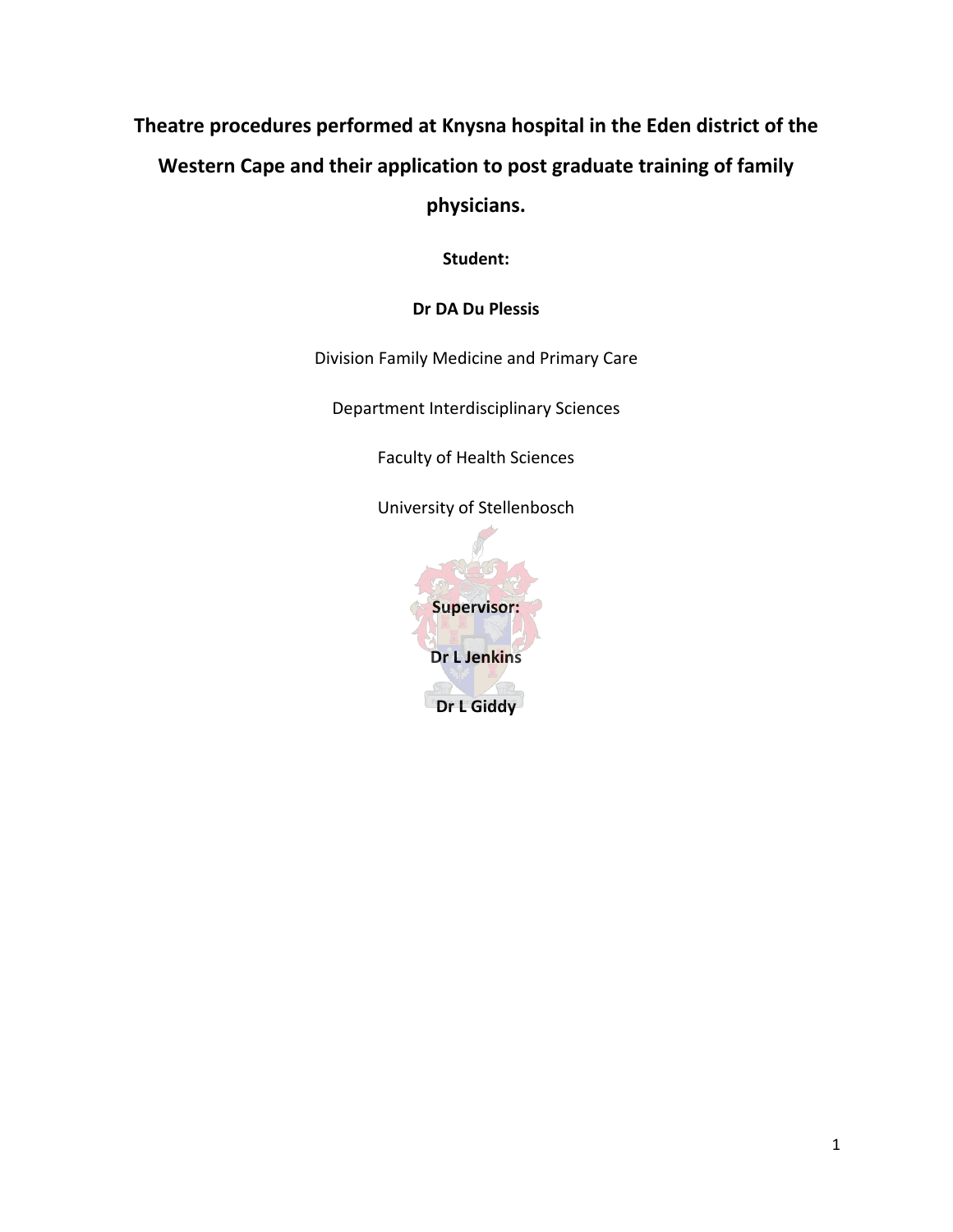I, the undersigned, hereby declare that the work contained in this assignment is my original work and that I have not previously submitted it, in its entirety or in part, at any university for a degree. I also declare that ethical approval for the study was obtained from the Health Research Ethics Committee of Stellenbosch University (Reference number:S12/08/215).

Signature: Date: 10 August 2014

Dawie du Plessis

Copyright © 2014 Stellenbosch University All rights reserved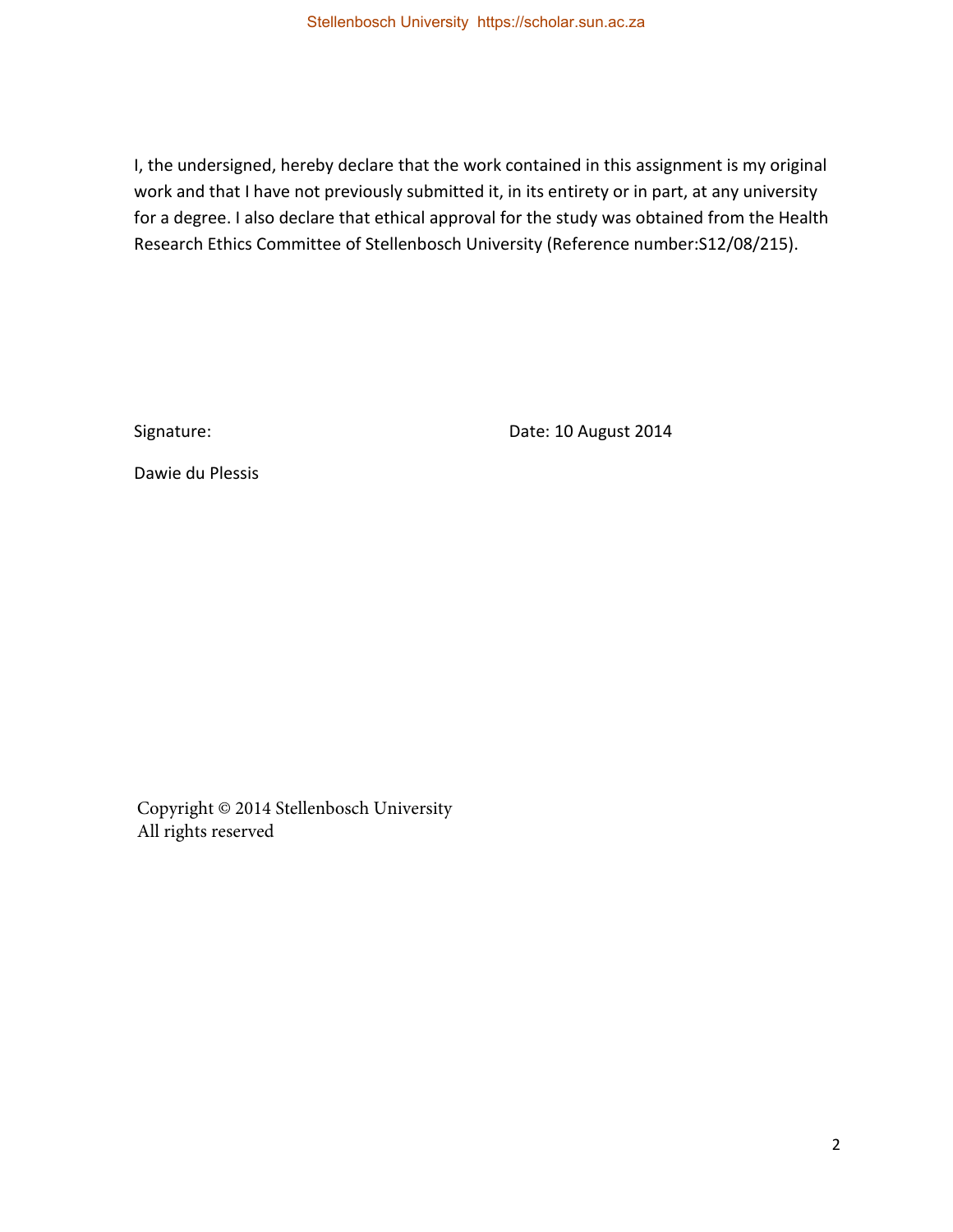## Abstract

## *Background*

Family physicians are trained to enable them to staff community health centres and primary care hospitals. Part of this training is teaching them procedural skills for anaesthetics and surgery. Knysna hospital is a training facility for family medicine registrars and this article aims to evaluate if sufficient learning opportunities exist in Knysna hospital's theatre to teach family medicine registrars procedural skills.

## *Methods*

A descriptive study was undertaken of the number and type of procedures performed in Knysna hospital theatre for a one year period, and compared with the required skills,as stipulated in the national training outcomes, for the discipline.

#### *Results*

Three thousand seven hundred and forty one procedures were performed during the study period. Anaesthesia was the most common procedure, followed by caesarean section. There were adequate opportunities for teaching most core skills.

### *Conclusions*

 There were sufficient opportunities for a registrar to be taught all the core skills that are exclusive to theatre. Further research is needed to evaluate Knysna hospital as a training facility for all procedural skills.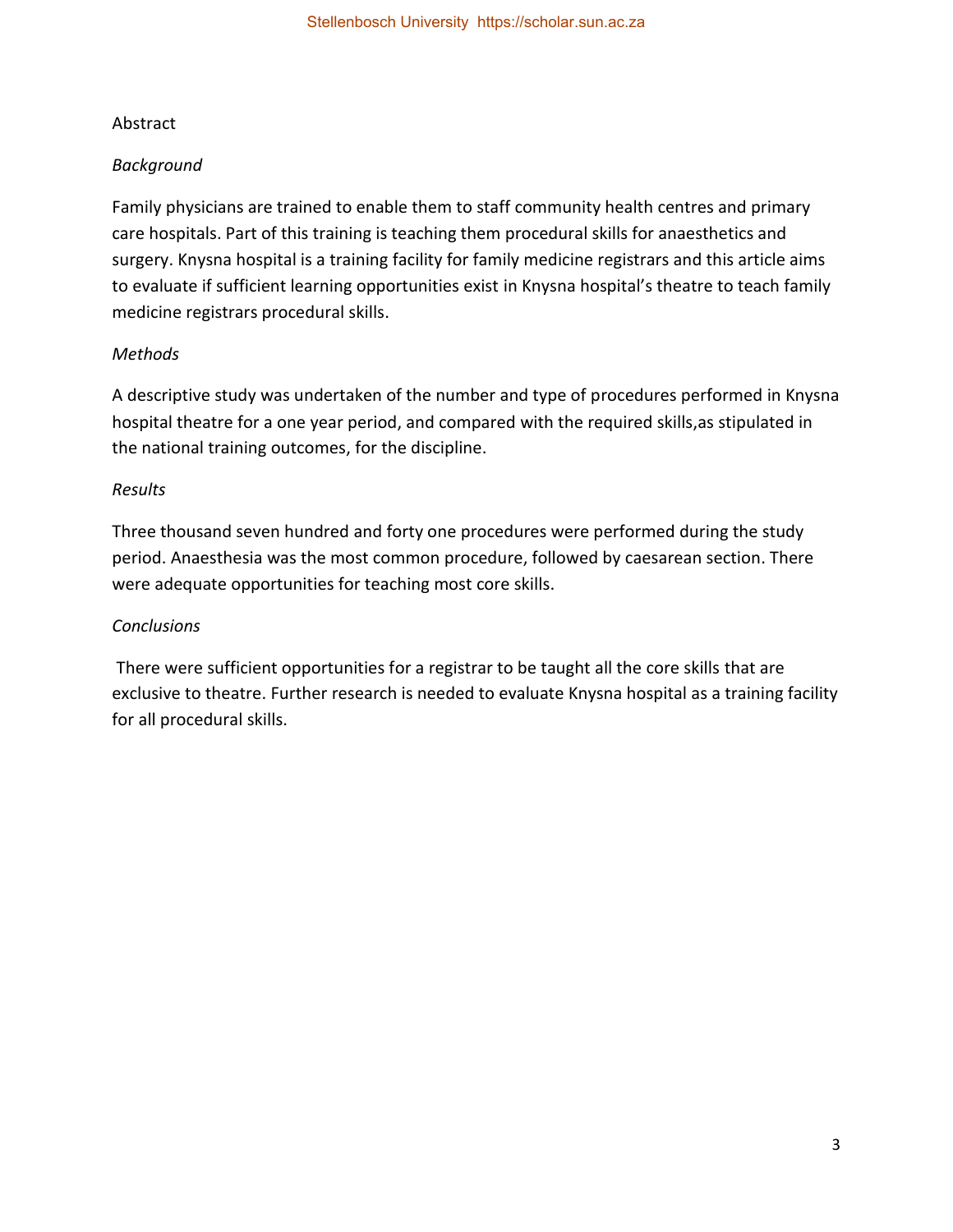#### **Introduction**

Knysna hospital is a 96 bed district hospital situated in the Eden district of the Western Cape Province. It provides comprehensive hospital and clinic based primary care services to a population of roughly 120000 people that reside within its drainage area.<sup>1,2</sup> The doctors who provide the service are led by two family physicians and comprise a mixture of medical officers (MOs) of varying experience and community service MOs. Three registrars in family medicine are in full time registrar training posts at the hospital.

Theofficial recognition of family medicine as a specialtyby the Colleges of Medicine of South Africa (CMSA) and the Health Professions Council of South Africa (HPCSA) in2007, has necessitated that core competencies and minimum skills levelsbe established.<sup>3</sup> This is in keeping with international norms to ensure uniformity in the training and expected competencies of specialist family physicians. $4,5$ 

The objectives of postgraduate family medicine training have been well described, namely that"There is to be a compulsory, full-time four- year training programme for registrars in Family Medicine which should result in a well-trained cohort of Family Physicians suitable to staff Community Health Centres (CHC) and Primary Care Hospitals in the future".<sup>6</sup>

As early as 1987it was identified that healthcare in Africa required the training of a "district hospital doctor" who has a wide range of procedural skills.<sup>7</sup> More recently, in the local context, therehave been extensivereports on the skills and knowledge requirements of doctors who work in district hospitals in the Western Cape.  $8,9,10$ 

The South African national Department of Healthpublished the expected package of care required for a district hospitalin a 2002 policy document. This was supplemented in 2009 by the Western Cape District Package of Care.<sup>11,12</sup> The required skills in the national and provincial district packages of care are similar to the skills and competencies expected of a familyphysician.<sup>3</sup>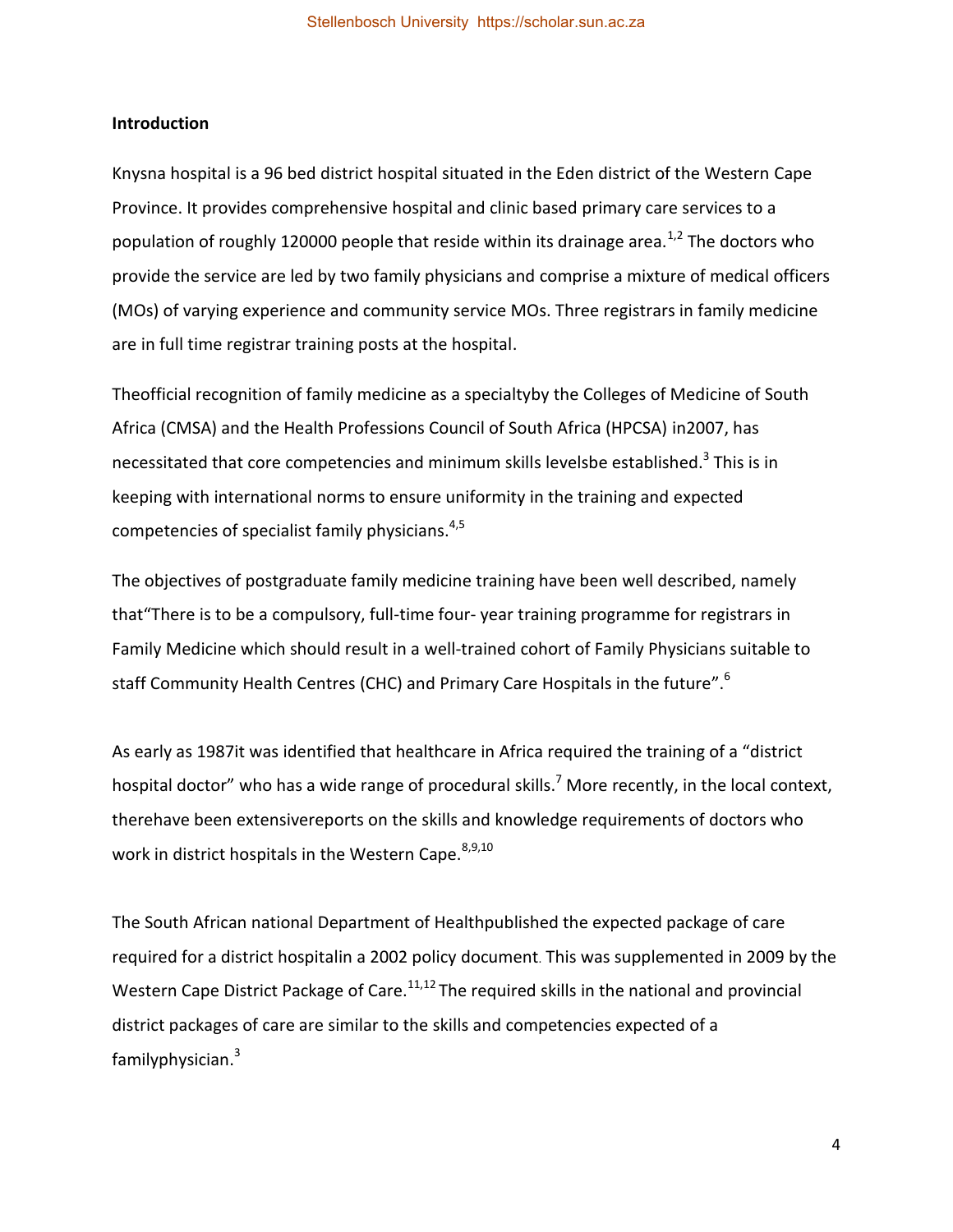Family physicians and medical officers in district hospitals need to be competent in a range of surgical and anaesthetic procedures and there is a need for ongoing training.<sup>7,8,9,10</sup> The registrar training program as offered by Stellenbosch University (SU) had a two year period of rotationsthrough themajor disciplines in a regional hospital,with training largely supervised by consultants from outside the speciality of family medicine, and two years spent in a primary care hospitalanda CHC. The current thinking by local family medicine educators has gravitated more towards a fulltime training post at the district hospital and CHC with focussed rotation in level two facilities should the need arise.<sup>13</sup>

Family medicine educators in South Africa consider it imperative "That training would take place in Community Health Centres (CHC), Level 1 (District or Primary Care orientated) hospitals and where necessary, in Level 2 (regional hospitals)."<sup>6</sup>

Postgraduate training within the primary care context "provides opportunity for the registrar to gain experience in community-oriented primary care,ambulatory care, the care of families, continuity of care, and promotive, preventive and rehabilitative health care." $^{14}$ 

The aim of this study was to evaluate the Knysna hospital as a training facility for the theatre skills as expected of a family physician in South Africa by:

- 1. Counting thesurgical procedures performed in the theatres at Knysna hospital for a one year period from 1 February 2011 until 31 January 2012;
- 2. Identifyingopportunities for teaching family medicine registrars procedural skills; and
- 3. Comparing the identified learning opportunities to the standard national skills list for family medicine training.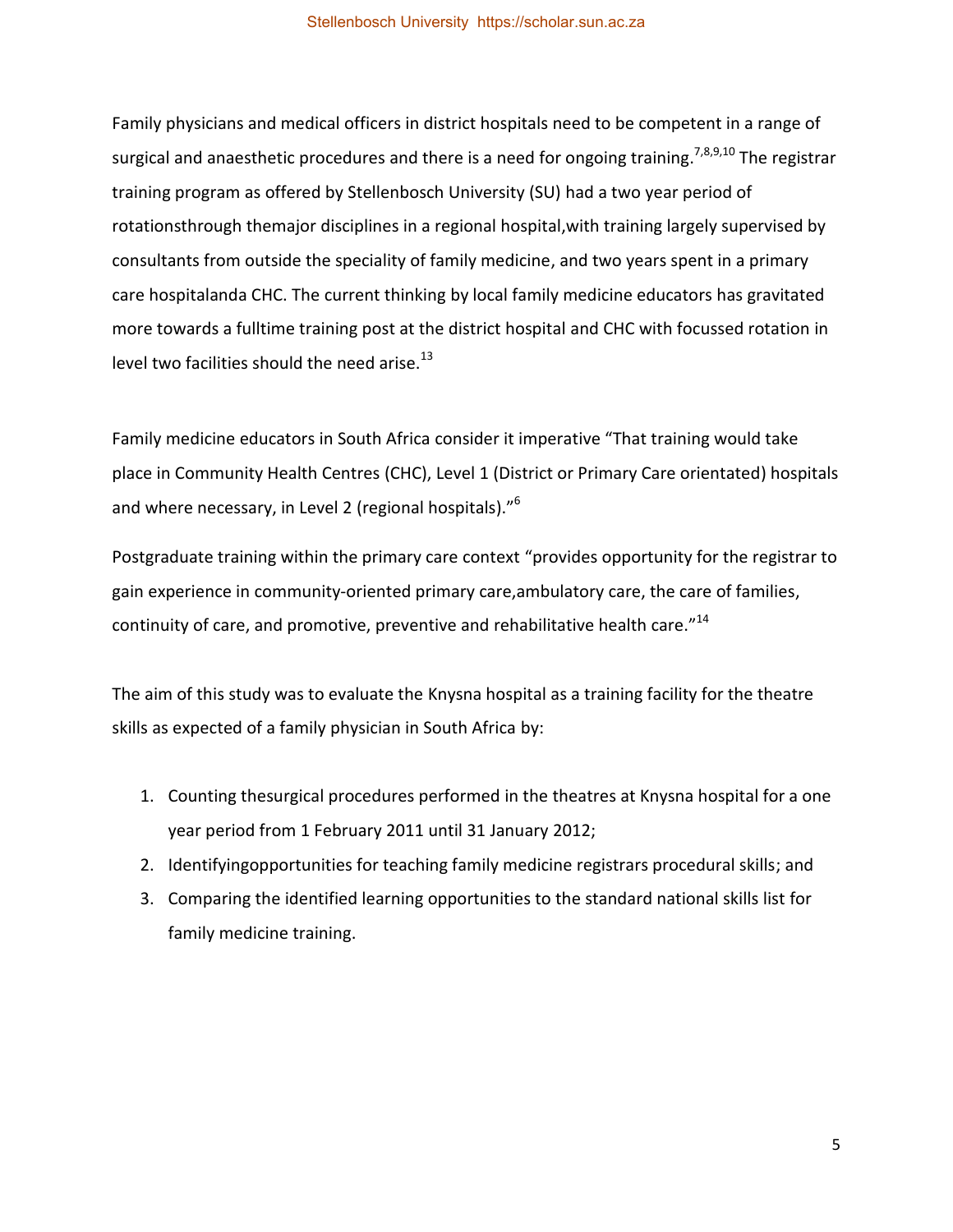#### **Methods**

All surgical and anaesthetic procedures done at Knysna Hospital between 1 February 2011 and 31 January 2012 were recorded from the entries made into the theatre record.When counting the procedures every subentry was counted as a procedure. For instance a Caesarean section and tubal ligation while a single entry in the theatre record was counted as three procedures:

- 1. Anaesthetic (Spinal/general)
- 2. Caesarean section and
- 3. Tubal ligation.

Data was recorded in an Excel 2007™spreadsheet (annexure A).Skills and procedures were used as interchangeable terms in the context of this paper and are meant to convey similar meaning.Each procedure was counted and tabulated according to the experience level of the doctor who performed the procedure. Doctors with a minimum of five years' experience or a specialist qualification were identified asteachers andall procedures performed by a teacher were categorised as a learning opportunity.Five years' experience was decided on as an arbitrary level of experience in order to ensure that the teacher would have sufficient experience to enable skills transfer.

The agreed national skills list for family medicine was used to match those procedures being performed with thoserequired according to the list.<sup>3</sup>Every procedure on the skills list that is done in theatre was tabulated. This includes several procedures that are not generally done in theatre but may need either a general anaesthetic or a more controlled environment. The skills list differentiate procedures as either core, supervised or elective skills and the same definitions was used in this paper.

Core skills – "skills that should be performed independently at the end of training". Supervised skills – "skills that should be performed under supervision during training". Elective skills – "these can be taught in specific programs but are not required as part of national training. Other elective skills not listed here may also be relevant to individual students/settings".<sup>3</sup>

6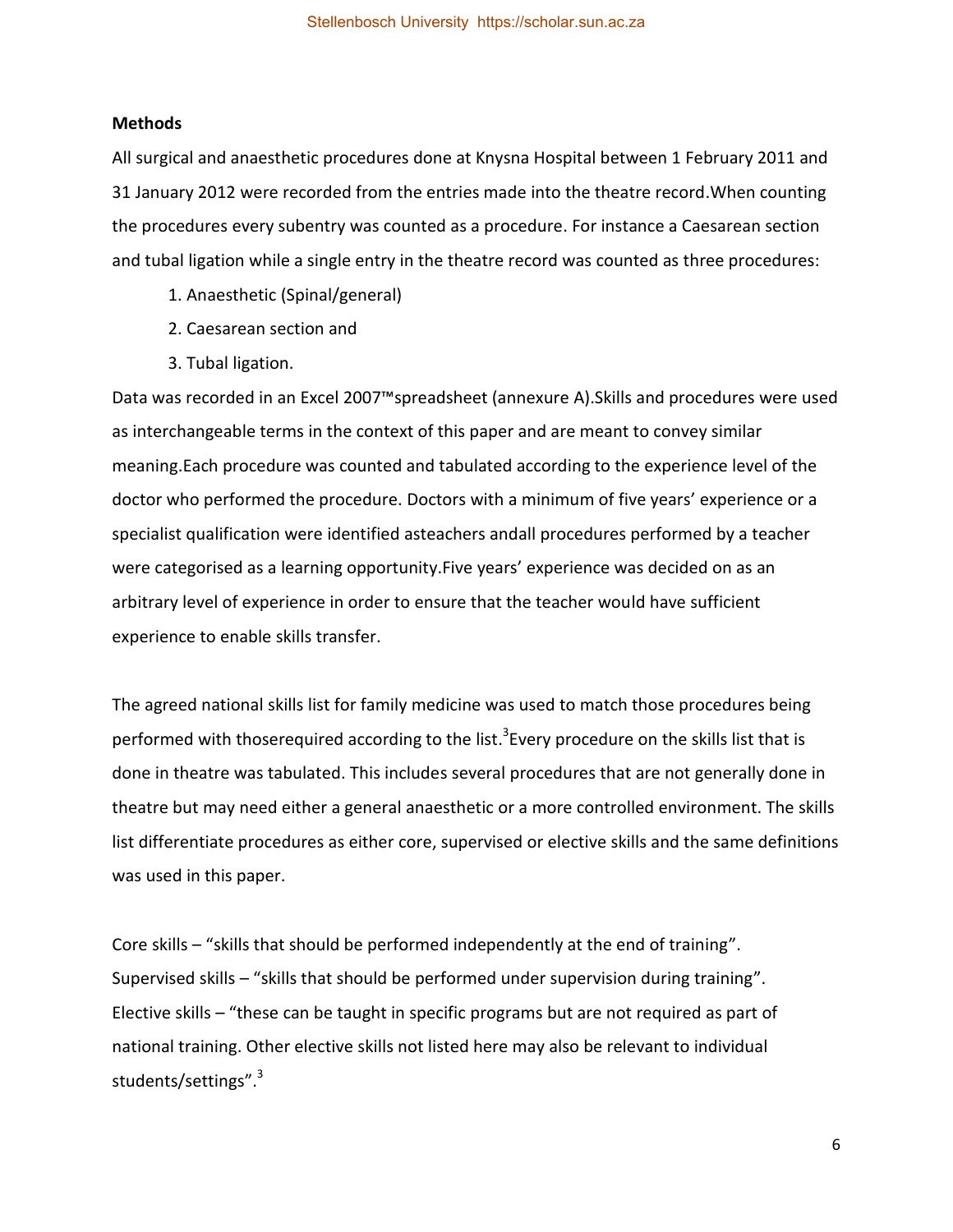The literature suggests that a skill needs to be performed 15-25 times in order to obtain proficiency.<sup>15,16,17,18</sup> The average value of 20 was used for the purpose of this study. Given the four year duration of the family medicine training programme all procedures that occurred as learning opportunities five times during the year that we reviewed was regarded as adequate to enable training to competence in four years. Some of the procedures performed at Knysna hospital were not applicable to family medicine training and were excluded from the assessment of learning opportunities.

The article focuses only on the availability of learning opportunities and made no attempt to determine whether these opportunities were utilised.A procedure that was performed outside the theatre in the wards, out-patient department (OPD) or emergency centre (EC) was not included in the data set and was not considered in the analysis.

#### **Results**

A total of 3741 surgical and anaesthetic procedures were done in the period from 1 February 2011 to 31 January 2012. Of these, 3737 were identifiable and 4 were unknown or illegible in the theatre record. One hundred and twenty six different procedures were recorded with the frequency varying from 1 to 1202 per year.The full list of procedures is included in annexure A. The different procedures are listed according to their classification as either core, supervised or elective skills.<sup>3</sup>

#### *Core skills*

Forty seven core skills are potentially performed in theatre. Figure 1 is a graphical representation.Thirteenare exclusively theatre procedures at Knysna hospital that are not performed in the wards, the OPD or the EC. These are listed below:

- 1. Caesarean section
- 2. Evacuation of uterus
- 3. Tubal ligation
- 4. Debridement of wounds or burns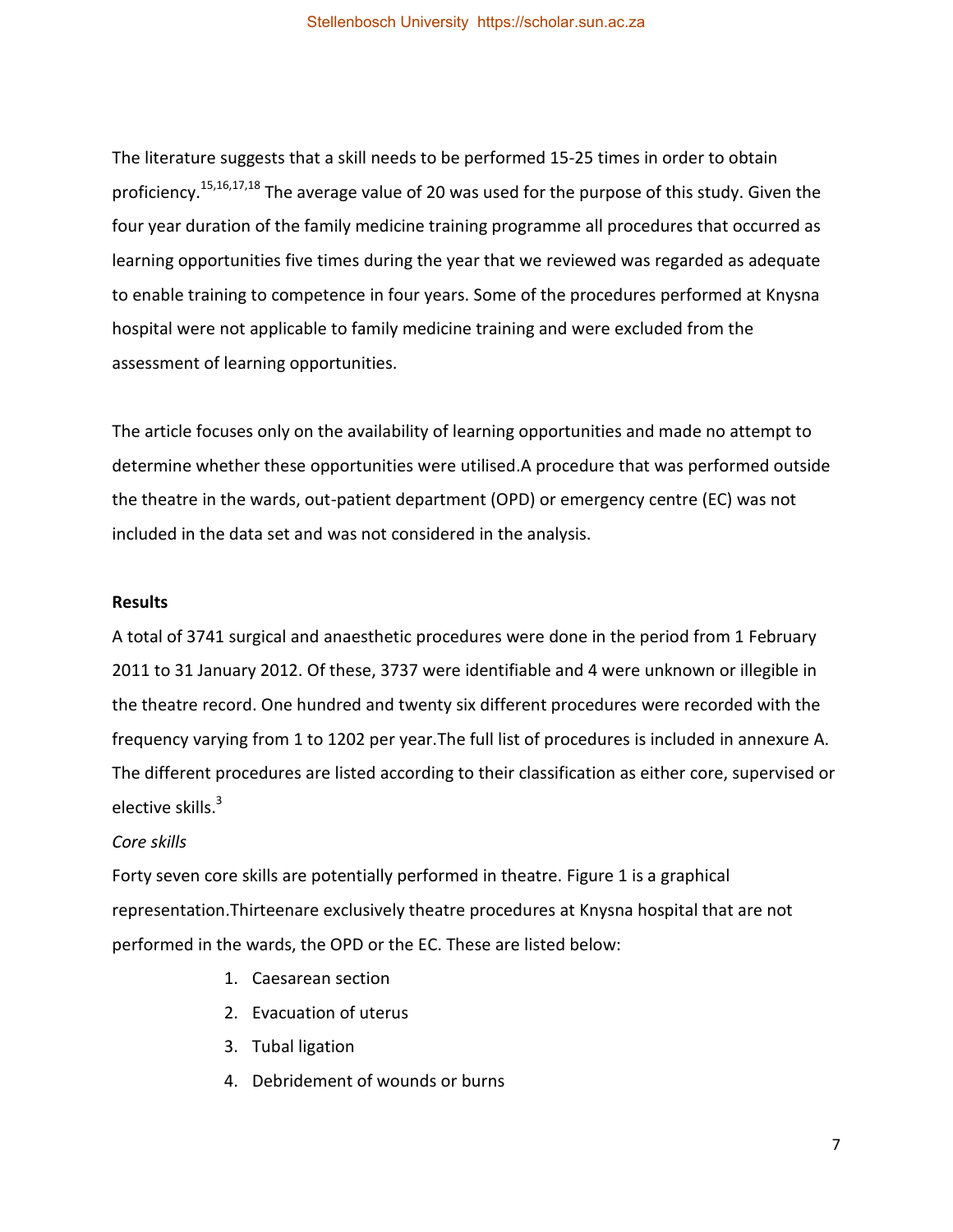- 5. Check Boyle's machine
- 6. General anaesthetic
- 7. Inhalation induction
- 8. Intravenous induction
- 9. Monitor patient during anaesthesia
- 10. Recover patient in recovery room
- 11. Reverse muscle relaxation
- 12. Set airflows- Magill's, circle T-piece
- 13. Spinal anaesthetic

 Checking of the anaesthetic Boyle's Machine was not counted in the theatre record while there were sufficient learning opportunities to enable training of a registrar for the remaining 12 skills. All the core skills that occurred onlyin theatre had adequate learning opportunities.

Procedures that can be done interchangeably in theatre or elsewhere for which there were sufficient learning opportunities inside theatre were as follows:

- 1. Incision and drainage of perianal haematoma
- 2. Penile block
- 3. Circumcision
- 4. Excision of sebaceous cyst (other lumps or bumps),
- 5. Cauterisation or cryotherapy,
- 6. Skin biopsy (excision or punch)
- 7. Inserting intrauterine contraceptive device
- 8. Dilatation and curettage
- 9. Drainage Bartholin abscess or cyst
- 10. Incision and drainage of abscess
- 11. Closed reduction of fracture
- 12. Excise a ganglion
- 13. Administering oxygen,
- 14. Control of airway and mask ventilation,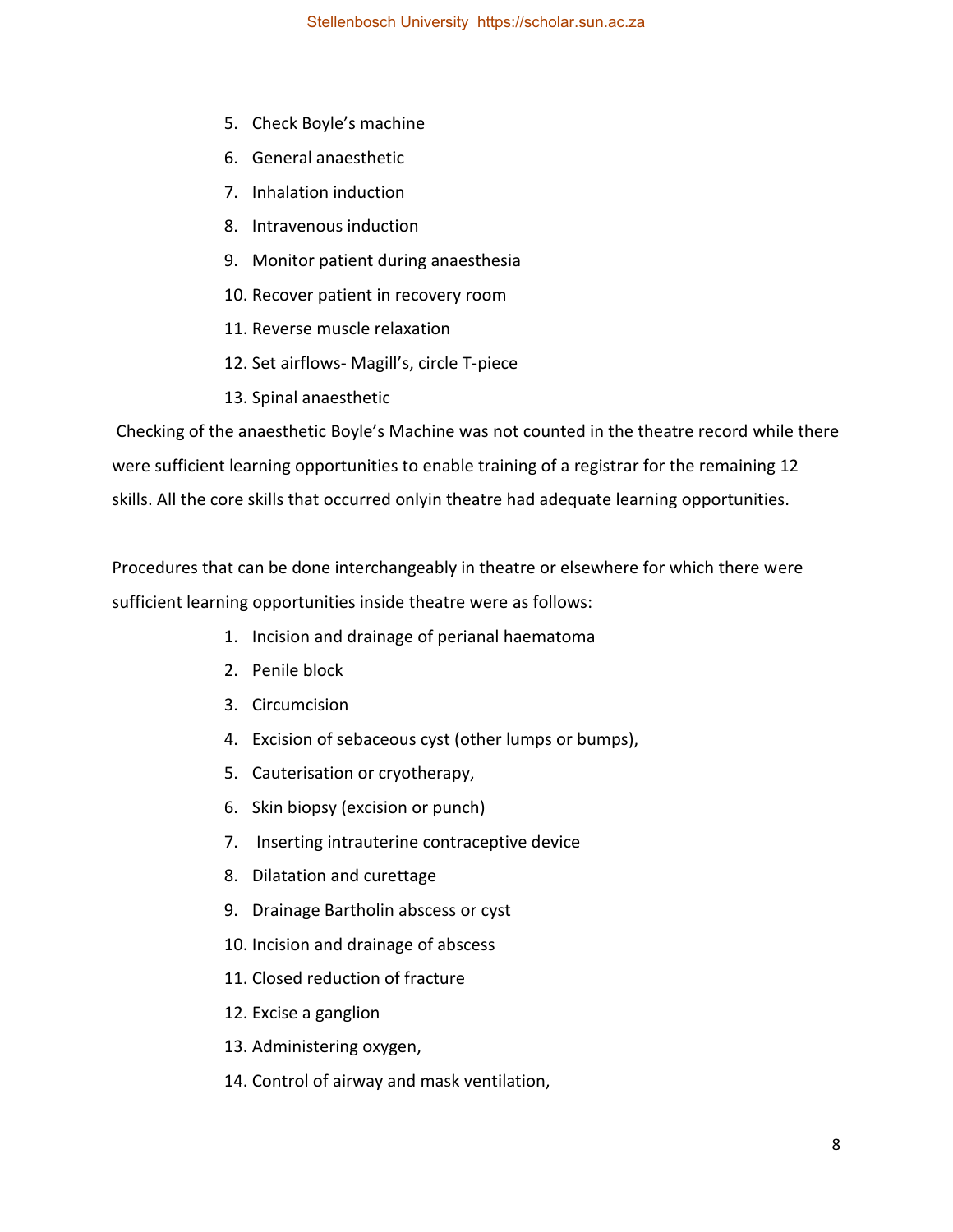- 15. Endotracheal intubation and ventilation of patient
- 16. Ketamine anaesthesia,
- 17. Ventilation of a patient with a Bag-Mask-Valve device.

The remaining 17 proceduresthat can be done inside or outside theatre did not have sufficient learning opportunities within the theatre and are listed below:

- 1. Lymph node excision biopsy
- 2. Proctoscopy
- 3. Drain a hydrocoele
- 4. Insert a suprapubic catheter
- 5. Incision and drainage of chalazion
- 6. Suture an eyelid
- 7. Remove foreign body ear
- 8. Remove foreign body nose
- 9. Epistaxis (Cautery and packing)
- 10. Drain peritonsillar abscess
- 11. Manual removal of placenta
- 12. Suturing third degree tear
- 13. Reduce elbow dislocation
- 14. Reduce hip dislocation
- 15. Reduce radial head dislocation
- 16. Reduce shoulder dislocation
- 17. Ring block (digit)

All the core skills along with the number of learning opportunities for each are available in annexure B.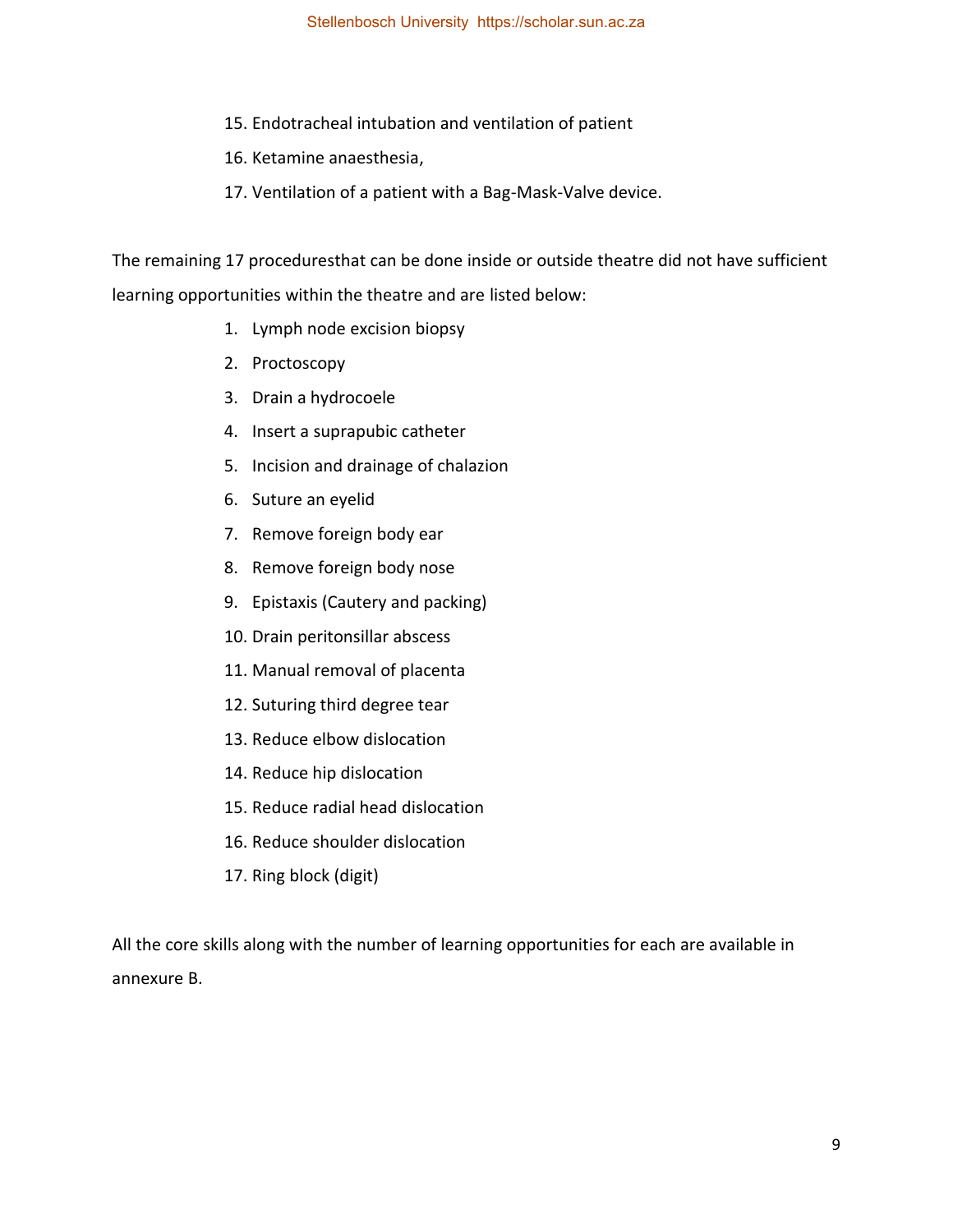

Figure 1**. Core procedures performed in theatre at Knysna hospital.**

## *Supervised skills:*

Supervised skills are skills that should be performed under supervision during training.<sup>3</sup>Eighteen different skills that are classified as supervised can occur in theatre.Five of the 18 skills occurred often enough as learning opportunities in theatre to facilitate training in a four year registrar training period. All of these are restricted to theatre at Knysna hospital. These skills were as follows:

- 1. Appendicectomy
- 2. Vasectomy
- 3. Skin graft
- 4. Laparotomy for ectopic pregnancy
- 5. Termination of pregnancy

The procedural skills that are restricted to theatre at Knysna hospital that did not occur often enough to facilitate training were:

- 1. Hydrocoelectomy
- 2. Amputation of fingers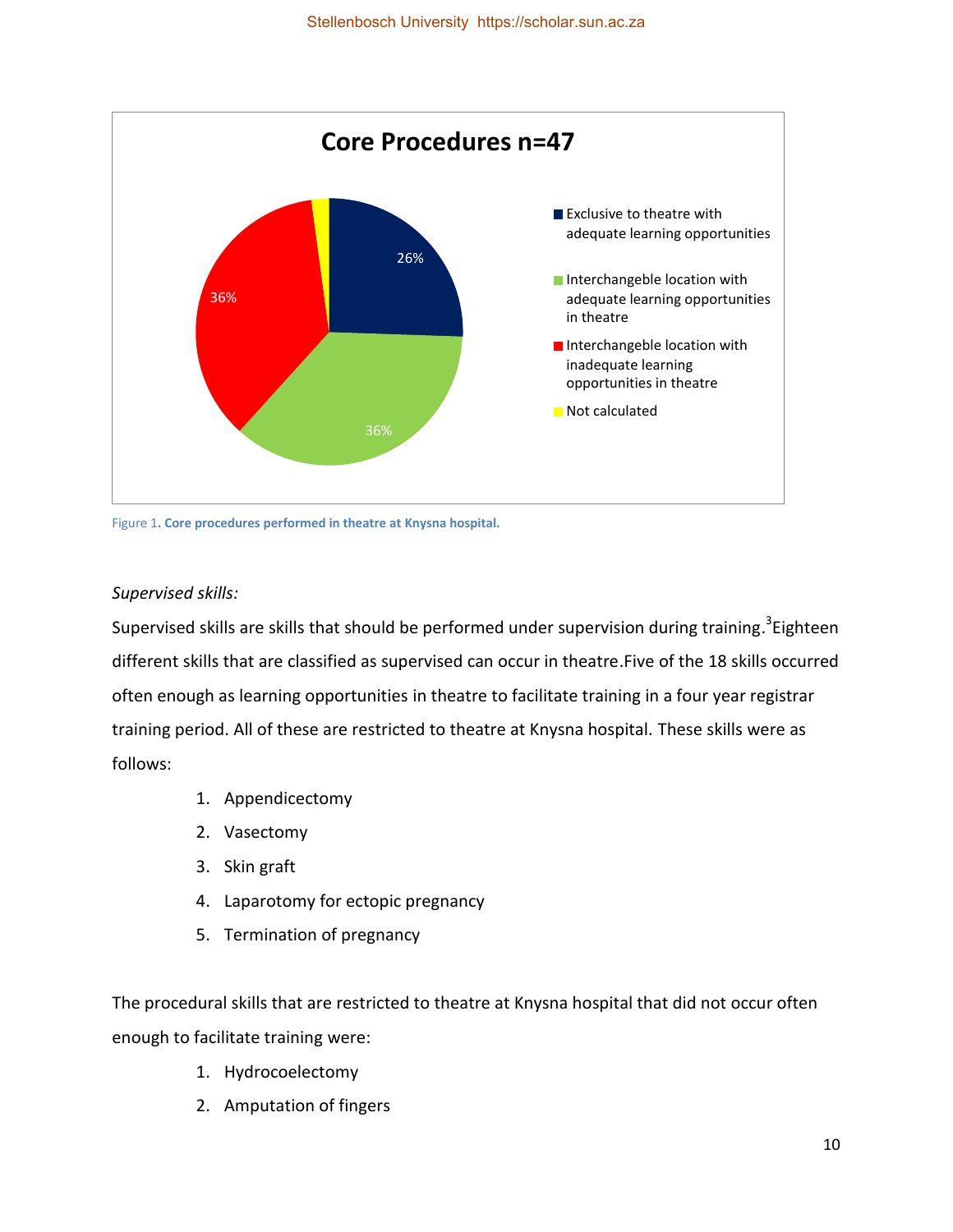- 3. Fasciotomy
- 4. Biers' block
- 5. Brachial block
- 6. Epidural anesthesia.

There were no procedures that were done both inside and outside theatre for which there were adequate learning opportunities inside theatre.

There were inadequate learning opportunities in the theatre for theseven skills listed below. All of these procedures can be done inside or outside theatre.

- 1. Pleural biopsy
- 2. Reduction of nose fracture
- 3. Injection of keloids
- 4. Phenol ablation of ingrown toenail
- 5. Relieve cardiac tamponade.
- 6. Tracheostomy
- 7. Debridement of open fractures

Annexure C shows all supervised procedures in table form.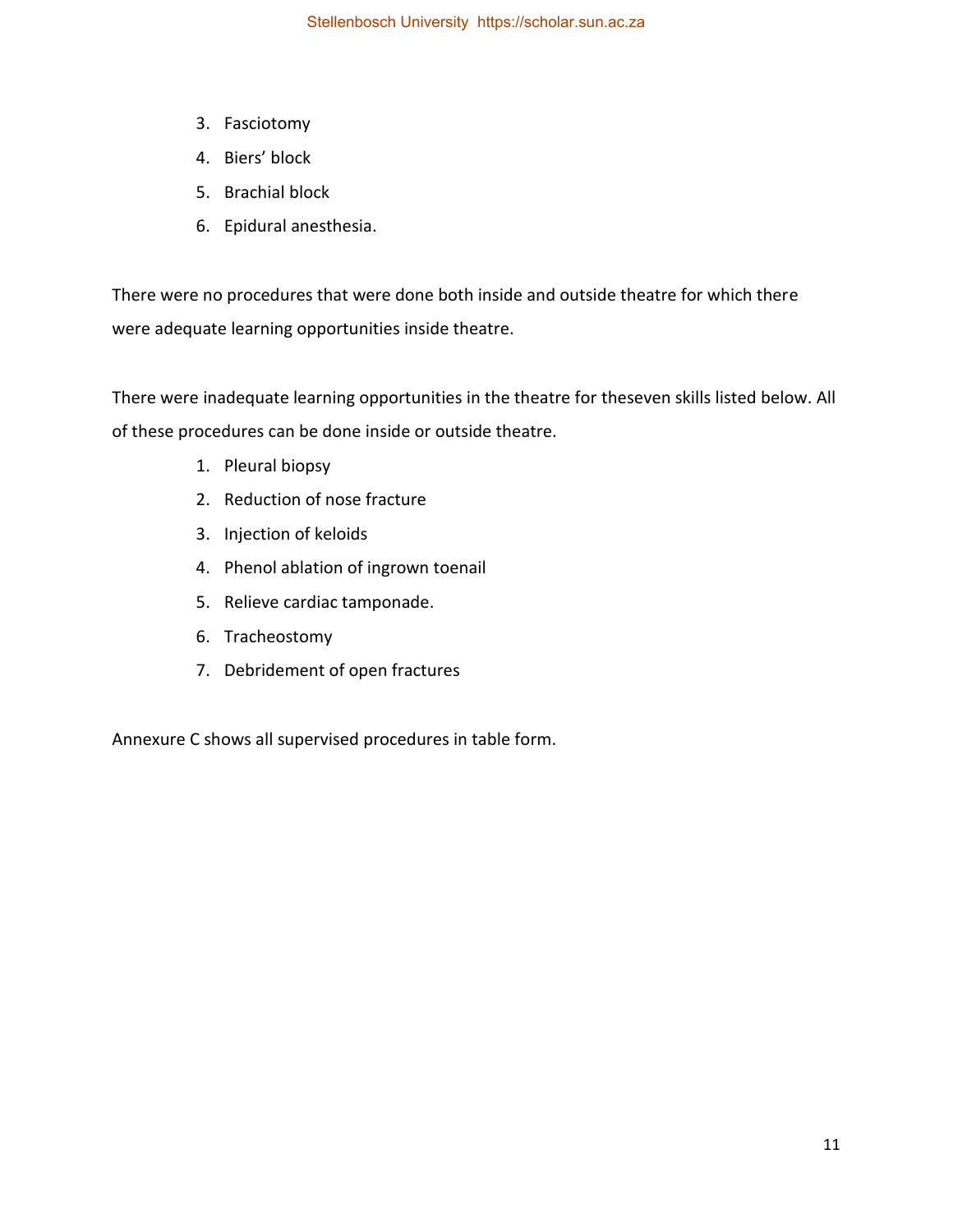## *Elective skills*

Elective skills can be taught in specific programs but are not required as part of national training. Other elective skills not listed here may also be relevant to individual students/settings.<sup>3</sup>The listbelow is exclusively theatre procedures that had sufficient opportunities to enable teaching a registrar to become proficient with the procedure.

- 1. Hernia repair
- 2. Bilateral sub capsular orchidectomy
- 3. Cataract removal
- 4. Tonsillectomy and adenoidectomy
- 5. Colposcopy
- 6. Hysterectomy
- 7. Loop electrosurgical excision procedure (LEEP)for cervix
- 8. Explorative laparotomy (for trauma or bowel obstruction)
- 9. Open reductions, pins and screws of fractures
- 10. Repair nerves and tendons

Some skills had sufficient learning opportunities inside theatre but are not restricted to theatre.

- 1. Prostate biopsy
- 2. Dental extraction

All procedures considered elective skills are shown in Annexure D.

## **Discussion**

A wide variety of different procedures (126) were performed in Knysna hospital's theatre during the study period. Sixty four (50.8%) of these procedures are part of the Western Cape level 1 package of care.<sup>12</sup> The rest are mostly procedures that were performed by outreaching specialists from George regional hospital or by specialists who had sessional appointments at the time.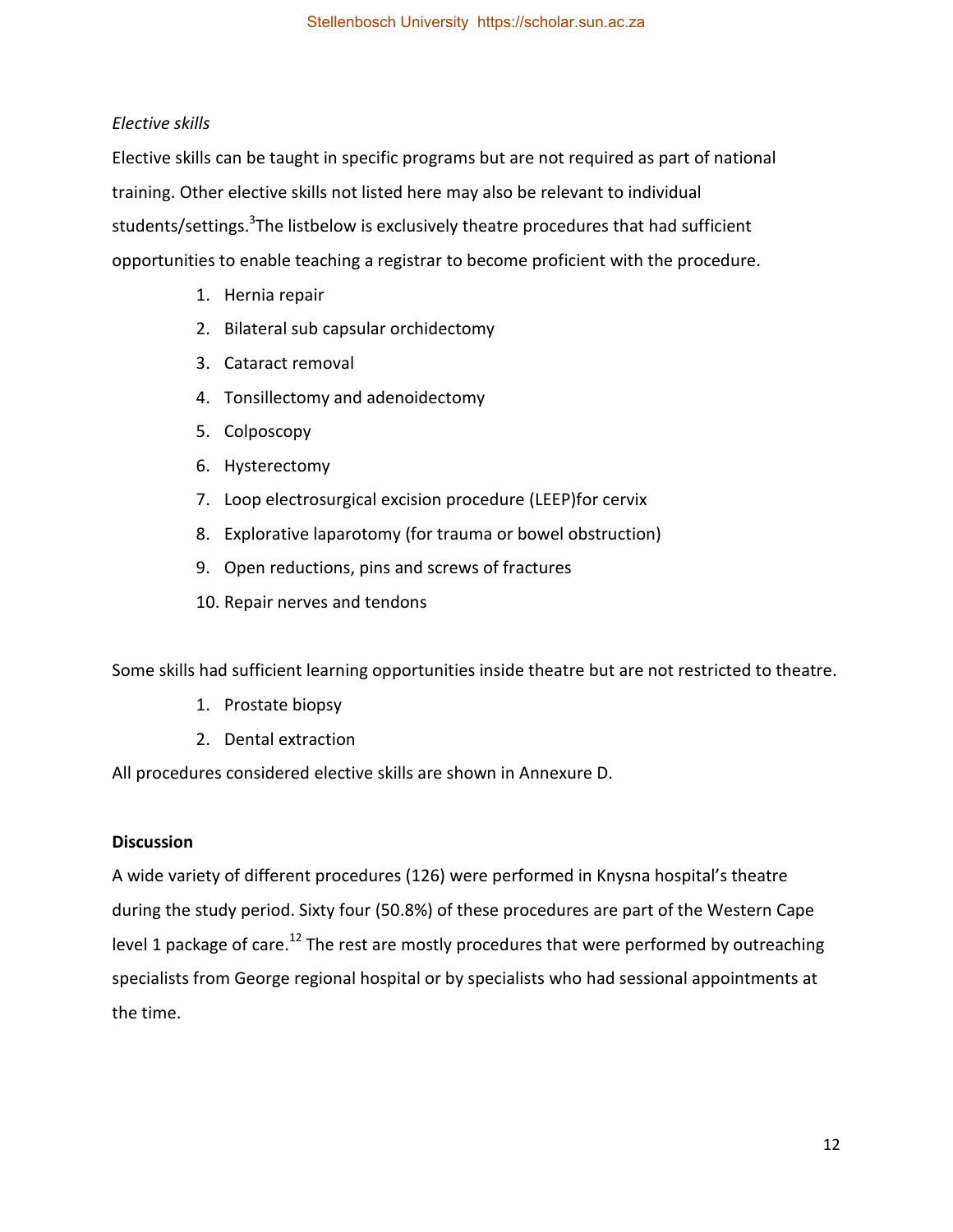General anaesthesia was the procedure performed most often (1202 times). This was expected since most other procedures would need anaesthesia in order to make their performance possible. Of the surgical procedures, obstetric and gynaecological procedures dominated. Of the less common procedures there were a significant number that do not fall within the district hospital package of care, or that which is required of a family physician.<sup>3,12</sup> These included abdominoplasty, facelift, functional endoscopic sinus surgery (FESS) and thyroidectomy. These procedures were performed by specialist surgeons in their respective fields.A number of procedures were performed in especially plastic surgery and otorhinolaryngology that are designated level 3 (tertiary care hospitals) procedures. These related to specific level 3 outreach for ENT and a historic local arrangement with a plastic surgeon that allowed him use of the theatre for his private patients.

Some of the procedures performed occurred frequently and presented high volumes of learning opportunities so that proficiency can be taught within one year. These relatively common procedures were mostly those procedures designated for Level 1 facilities, for example general anaesthetics and caesarean sections. Level 2procedures generally occurred less often and level 3 procedures were mostly done less than 5 times with the exception of tympanoplasty (10) and breast augmentation(6). $^{12}$ 

Of the 47 procedures considered core skills that can be done in theatre,34 (72%) were not exclusively theatre procedures but happened interchangeably in theatre, the wards, OPD or the EC. This interchangeability of the core skills between theatre and elsewhereillustrates the flexibility required from family physicians. This is congruent with the directives of the (now disbanded) Family Medicine Education Consortium (FaMEC) that graduates must be competent to work in both the ambulatory primary care as well as the hospital-based generalist environment.<sup>19</sup>Twenty nineof the 47 proceduresoccurred often enough as learning opportunities in theatre to enable training of a registrar. One skill, checking a Boyle's machine, was not counted and could not be commented on.

13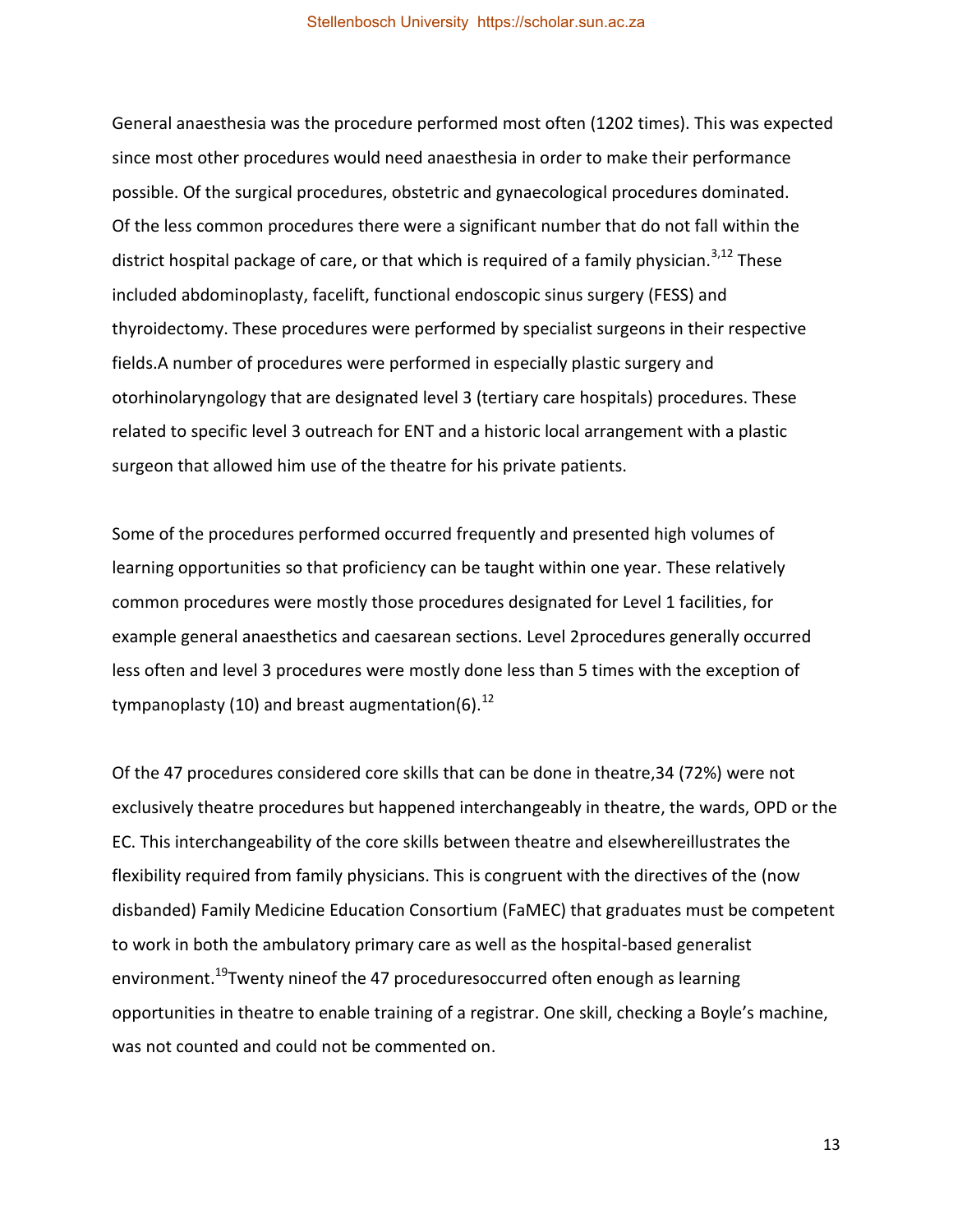Seventeen core procedures that are performed both in theatre and other procedure rooms were not performed often enough in theatre to be classified as sufficient learning opportunities. There was a lack of data with regards to how often these procedures were done outside theatre and fell outside the scope of this research.

There were 18 supervised skills that happened in theatre. The definition of supervised skills is ambiguous concerning the level of proficiency and independence the registrar should display in performing the procedure. If the requirement is for the registrar to only perform the procedure once with expert guidance,as the definition suggests, a single learning opportunity would suffice and the number of procedures that had adequate learning opportunities will increase. We intended to explore to what extent registrars can be taught proficiency, however, and therefore we have not altered our definition of adequate learning opportunities.

During the year in review, five of the 18 procedures had enough learning opportunities to enable a registrar to become proficient in a four year training period. Of the remaining 13 procedures six were exclusive to theatre but did not occur often enough for a registrar to become proficient to perform the procedure independently. Seven of the procedures can be performed in theatre or elsewhere.

Elective skills, by definition,are skills that a registrar chooses to learn for personal reasons or because there is a local need for a skill.If a procedure is repeated often enough to enable training,there ispresumably a need for that skill in the local context.The availability of sufficient learning opportunities can therefore be used to informa decision about learning a skill.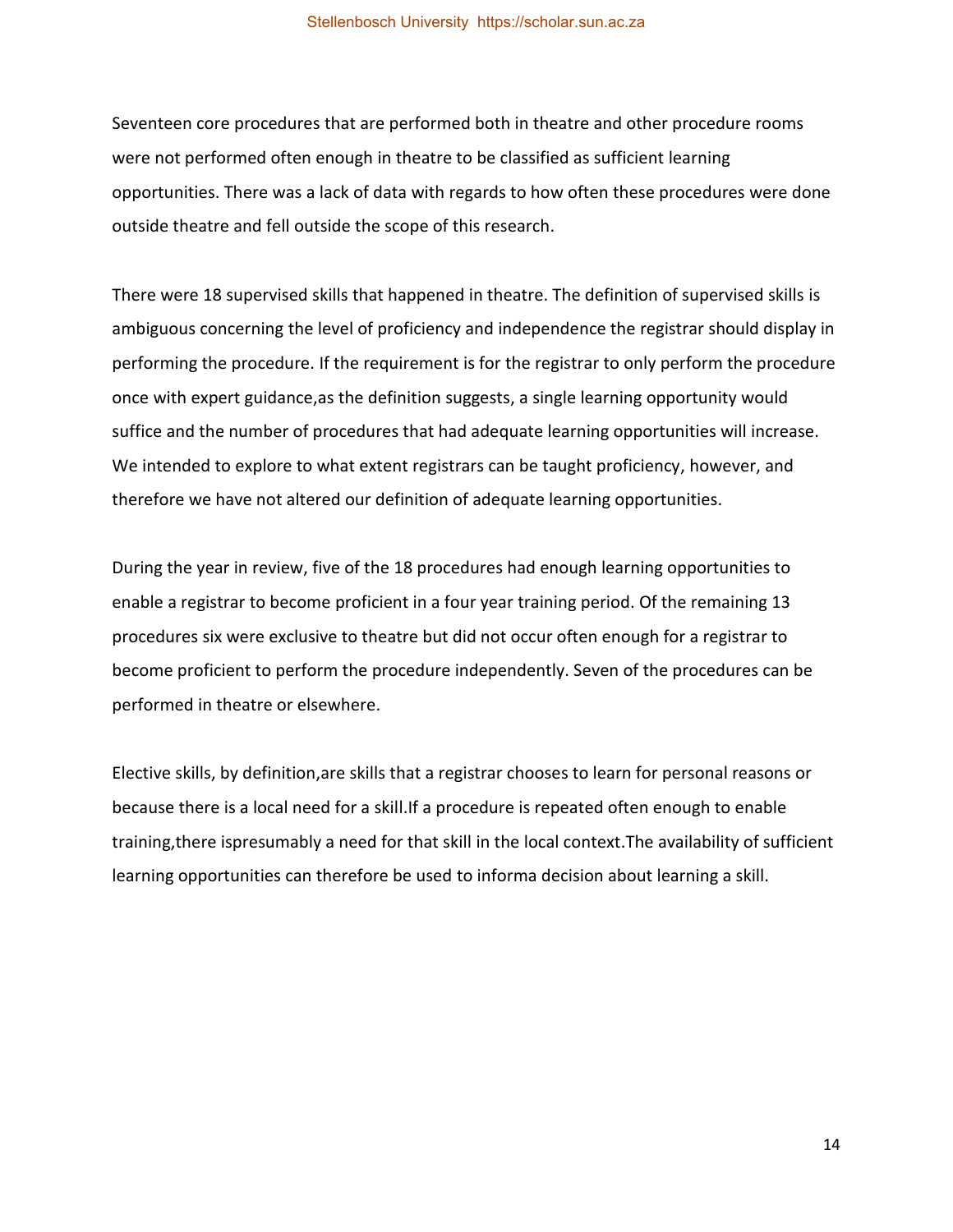### **Limitations**

This paper quantifies learning opportunities inside theatre and excludes data on procedures done outside theatre.Therefore it is not possible to evaluate Knysna hospital as a training facility for family physicians on the basis of this paper alone.

## **Conclusion**

Knysna hospital provides adequate training opportunities for most of the theatre skills regarded as core skills for family medicine training in South Africa. Most of the procedures considered supervised skills did not occur often enough to enable training. Elective skills that are directed by local service needs can be taught adequately.

Because procedures done outside theatre were not included, further research is needed to evaluate Knysna hospital as a training facility for all procedural skills expected of a family physician.

## **Conflicts of Interests**

Dr du Plessis is a registrar in family medicine at Knysna Hospital.

## **Acknowledgements**

Dr E. du Plooy and Sr D.Rubain for access to theatre records at Knysna hospital.

## **Contributions by authors**

Dr du Plessis performed data collection and compiled the original manuscript. Dr Jenkins and Dr Giddy provided expert opinion and revision of the manuscript. All authors read and contributed to the final manuscript.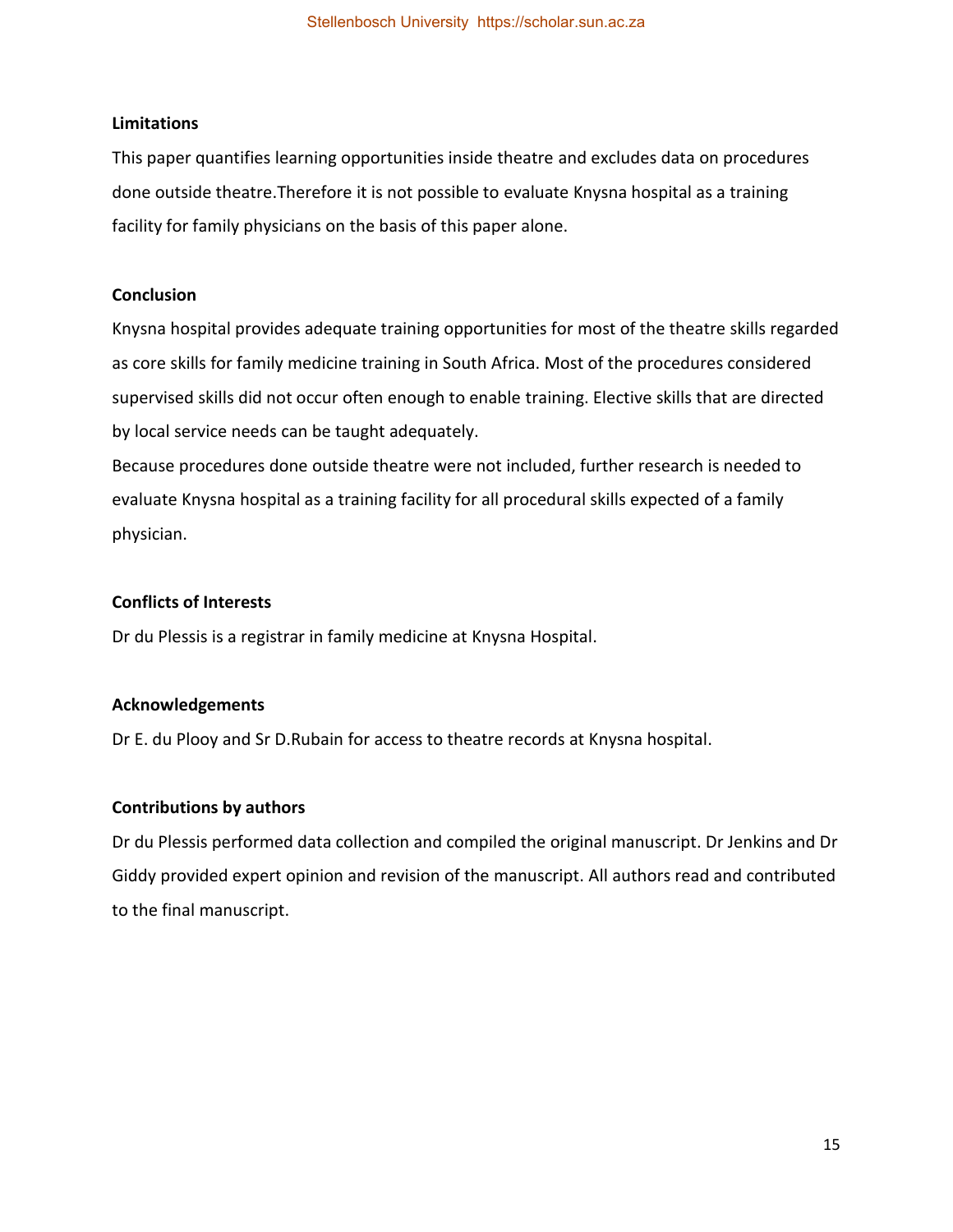### **References**

- 1. The local government handbook [Online] 2014 [access 2014, May 8]; Available: http://www.localgovernment.co.za/locals/view/215/Bitou-Local-Municipality
- 2. The local government handbook [Online] 2014 [access 2014, May 8]; Available: http://www.localgovernment.co.za/locals/view/219/Knysna-Local-Municipality
- 3. Couper I, Mash B. Obtaining consensus on core clinical skills for training in family medicine. S Afr Fam Pract 2008;50(6):69-73.
- 4. Nothnagle M, Sicilia JM, Forman S, Fish J, Ellert W, Gebhard R et al. Required Procedural Training in Family Medicine Residency: A Consensus Statement. Fam Med 2008;40(4):248- 52.
- 5. Redwood-Campbell L, Pakes B, Rouleau K, MacDonald CJ, Arya N, Purkey E et al. Developing a curriculum framework for global health in family medicine: emerging principles, competencies, and educational approaches. BMC Medical Education2011; 11:46.[online][access 2014, March 5] Available: http://www.biomedcentral.com/1472- 6920/11/46
- 6. Hellenberg D, Gibbs T. Developing family medicine in South Africa: A new and important step for medical education. Med Teach 2007;29: 897–900.
- 7. Watters DAK, Bayley AC. Training doctors and surgeons to meet the surgical needs of Africa. BMJ 1987;295:761-3.
- 8. De Villiers MR, De Villiers PJT. The knowledge and skills gap of Medical Practitioners delivering district hospital services in the Western Cape, South Africa. S Afr Fam Pract 2006;48(10):16–16c.
- 9. De Villiers MR, De Villiers PJT. Theatre and emergency services rendered by generalist medical practitioners in district hospitals in the Western Cape. S Afr Fam Pract 2003;45(7):15-9.
- 10. De Villiers MR. The development of content and methods for the maintenance of competence of generalist medical practitioners who render district hospital services. Stellenbosch: University of Stellenbosch; 2004.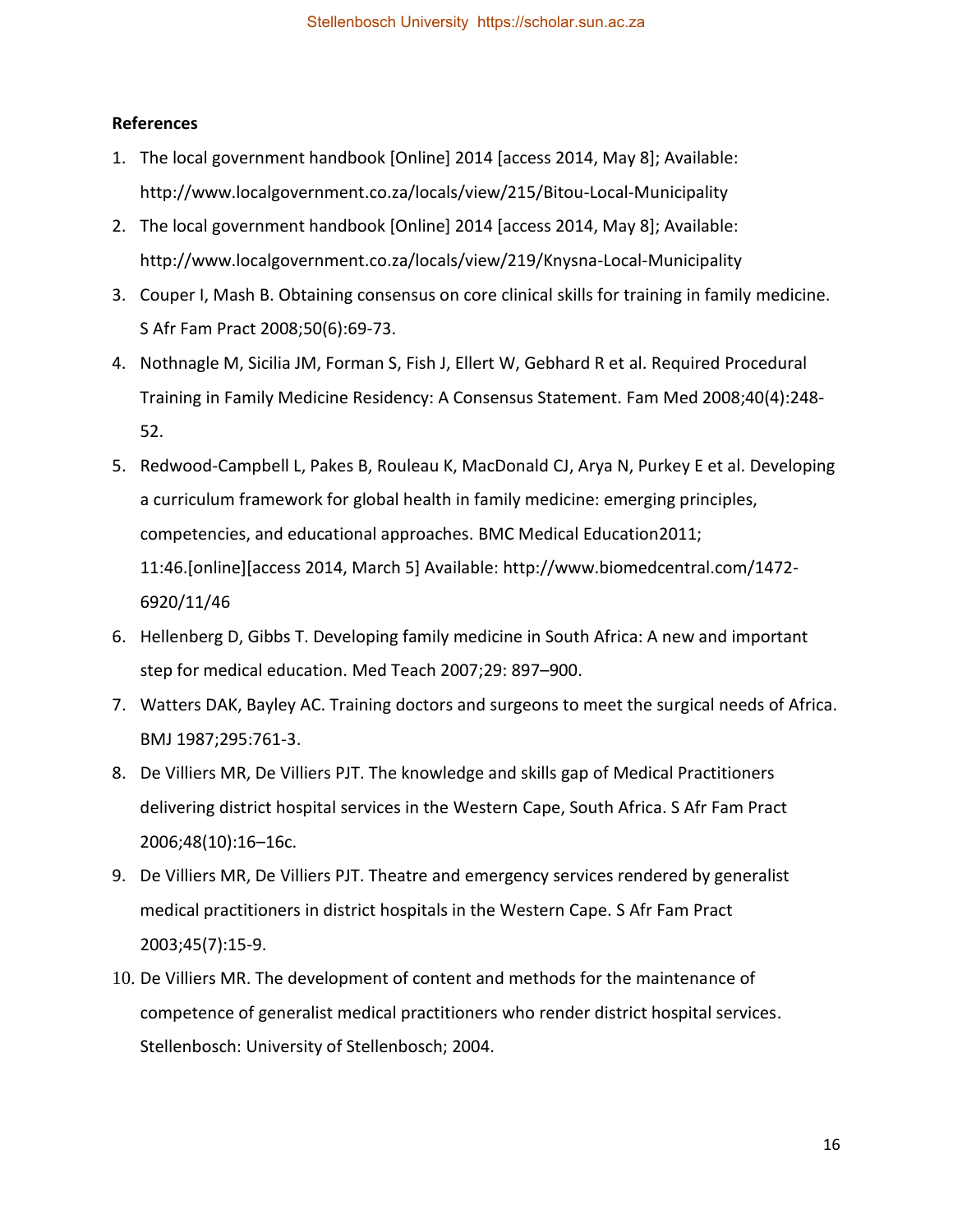- 11. Department of Health. A district hospital service package for South Africa: a set of norms and standards. Pretoria: Department of Health; 2002.
- 12. Western Cape department of Health. L1/L2/L3 Acute Hospital Packages of Care. Cape Town: Western Cape department of Health; 2009.
- 13. Blitz J. [Personal interview]. George; 2013, April 12.
- 14. De Villiers MR, Asia B, Dreyer Y et al. Training the primary health care team. S Afr Fam Pract 1996;17:111±7.
- 15. Kopeck DJ, Neal JM, Pollock JE. The regional anaesthesia "learning curve". What is the minimum number of epidural and spinal blocks to reach consistency? RegAnesth. 1996 May-Jun;21(3):182-90.
- 16. Martín-Láez R, Martínez-Agüeros JA, Suárez-Fernández D, Montiaga-Núñez F, Vázquez-Barquero A. Complications of endoscopic microdiscectomy using the EASYGO! system: is there any difference with conventional discectomy during the learning-curve period? Acta Neurochir (Wien).2012 Jun;154(6):1023-32.
- 17. Rosenblatt MA, Fishkind D. Proficiency in interscalene anaesthesia-how many blocks are necessary? J Clin Anesth. 2003 Jun;15(4):285-8.
- 18. Feinberg EJ, Agaba E, Feinberg ML, Camacho D, Vemulapalli P. Single-incision Laparoscopic Cholecystectomy Learning Curve Experience Seen in a Single Institution. Surg Laparosc Endosc PercutanTech. 2012 Apr;22(2):114-7.
- 19. Mash B, Couper I, Hugo J. Building consensus on clinical procedural skills for South African family medicine training using the Delphi technique. S Afr Fam Pract 2006;48(10):14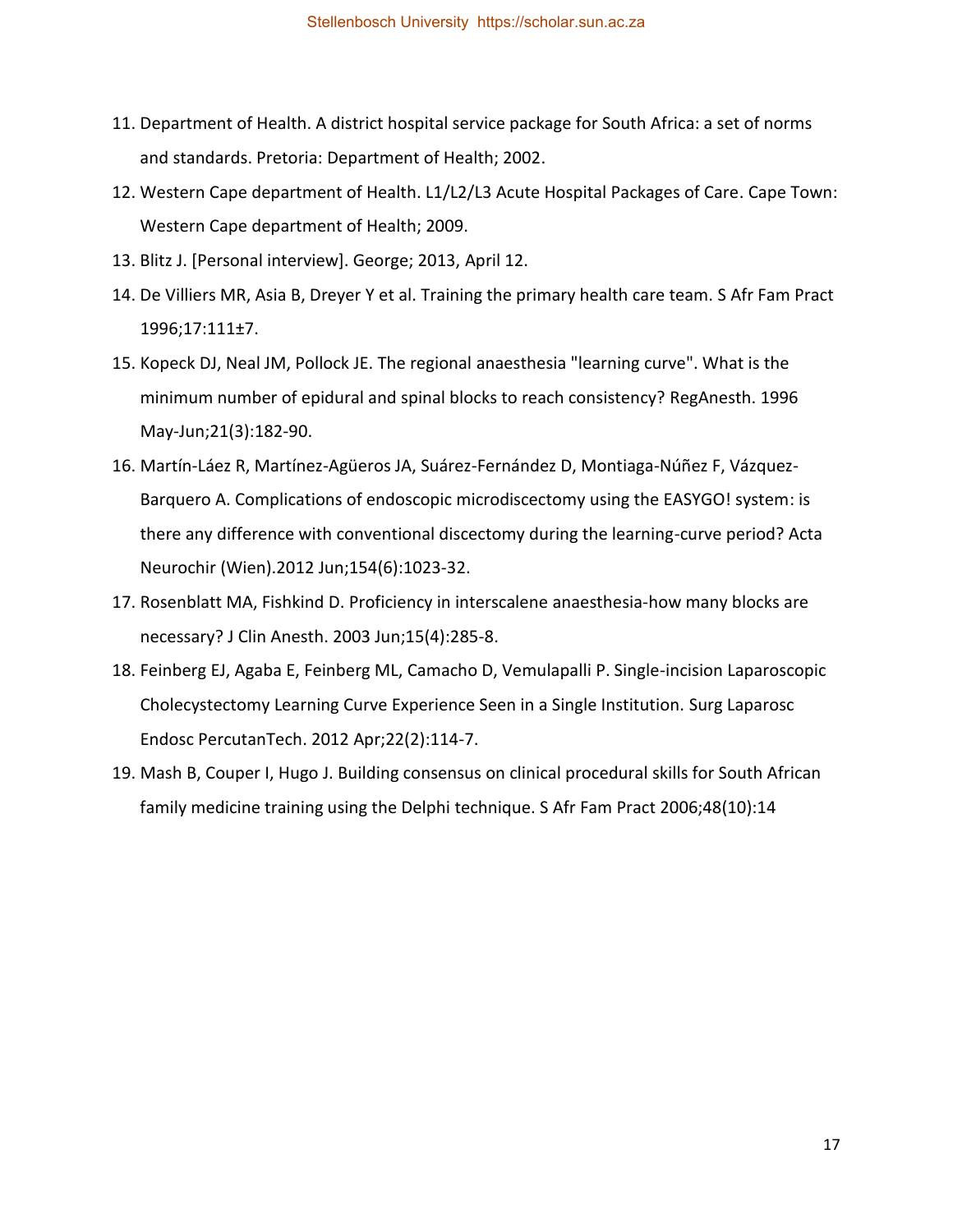## Annexure A.

|                                                    | Learning       | Non-Learning |
|----------------------------------------------------|----------------|--------------|
| Procedure                                          | opportunity    | opportunity  |
| Abdominoplasty                                     | $1\,$          | 0            |
| Acromioplasty                                      | $\overline{4}$ | 0            |
| Amputation of finger or toe                        | 4              | 6            |
| Anal fistulectomy                                  | 13             | 0            |
| Anterior vaginal repair                            | 2              | 0            |
| Appendicectomy                                     | 20             | 3            |
| Axillary dissection for hidroadenitissuperativa    | 1              | 0            |
| <b>Bilateral brachiplasty</b>                      | 1              | 0            |
| <b>Bilateral orchidectomy</b>                      | 5              | 4            |
| Biopsy of mouth/soft palate                        | 1              | 0            |
| Biopsy of tongue                                   | 1              | 0            |
| <b>Breast Augmentation</b>                         | 6              | 0            |
| <b>Burrhole</b>                                    | $\mathbf 0$    | 1            |
| Carpal tunnel release                              | 9              | 0            |
| Cautery of turbinates                              | 2              | 0            |
| Cautery of warts                                   | 6              | 3            |
| <b>Ceasarean Section</b>                           | 150            | 179          |
| Circumcision                                       | 101            | 17           |
| Closed reduction of fracture                       | 6              | 2            |
| Colposcopy ± LLETZ                                 | 117            | 0            |
| <b>Cone Biopsy</b>                                 | $\mathbf{1}$   | 0            |
| Debridement                                        | 17             | 19           |
| Dentectomy                                         | 134            | 0            |
| diagnostic dilatation and curetage                 | 6              | 2            |
| Diagnostic laparoscopy (gynae)                     | 2              | 0            |
| ECCE & IOL (cataract surgery)                      | 90             | 0            |
| <b>Evacuation of uterus</b>                        | 58             | 53           |
| Evacuation of uterus (TOP)                         | 50             | 13           |
| Examination under anesthesia (ear)                 | 10             | 0            |
| Examination under anesthesia (post sexual assault) | 1              | 0            |
| Examination under anesthesia (Vagina)              | $\overline{2}$ | 0            |
| Excision biopsy (skin)                             | 29             | 8            |
| Excision meibomian cyst                            | 1              | 1            |
| <b>Excision of ganglion</b>                        | 12             | 0            |
| <b>Excision of lipoma</b>                          | 5              | 4            |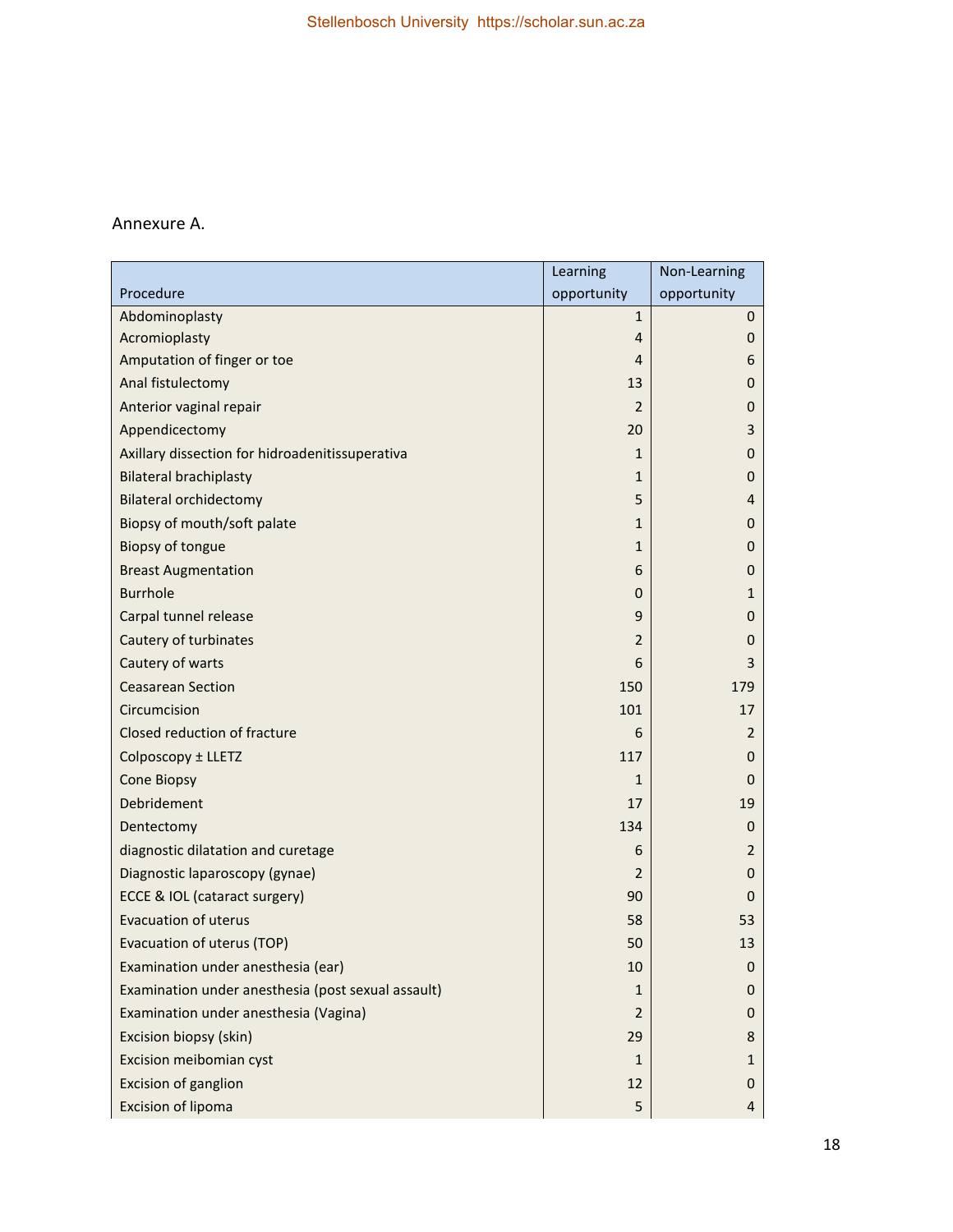| <b>Excision of Pilonodal sinus</b>                         | 1              | 0              |
|------------------------------------------------------------|----------------|----------------|
| Excision ofsebaceous cyst                                  | 10             | 0              |
| Excision stitch granuloma                                  | 3              | 0              |
| Excision tiroglossal cyst                                  | 1              | 0              |
| Exploration and suturing of wound (face)                   | 2              | 0              |
| Exploration of scrotum and orchidopection                  | 3              | 0              |
| Exploration of stab wound neck                             | 3              | 0              |
| <b>Explorative laparotomy</b>                              | 19             | 5              |
| <b>Explorative thoracotomy</b>                             | 4              | 0              |
| Facelift and blepharoplasty                                | 5              | 0              |
| Functional endoscopic sinus surgery                        | 1              | 0              |
| Generalanaesthetic                                         | 1014           | 188            |
| Grommets                                                   | 22             | 3              |
| Haemorrhoidectomy                                          | 10             | 0              |
| Hemicolectomy                                              | 1              | 0              |
| Histerotomy                                                | 1              | 0              |
| Hydrocoelectomy                                            | 3              | 0              |
| Hystero-salpingogram                                       | 5              | 0              |
| Incision an drainage                                       | 23             | 19             |
| Incision and drainage ± marsupialisation of Bartholin cyst | 10             | 10             |
| Incision and drainage of perianal hematoma/abscess         | 9              | 10             |
| Incisional hernia repair                                   | 5              | 0              |
| Inguinal hernia repair                                     | 25             | 0              |
| Injection of hemorrhoids                                   | 1              | 0              |
| <b>Interval Tubal ligation</b>                             | 13             | 4              |
| <b>IUCD</b> insertion                                      | 5              | 0              |
| Laparoscopic sterilization                                 | 7              | 0              |
| Laparoscopiccholesystectomy                                | 15             | 0              |
| Laparotomy for ectopic pregnancy                           | 16             | 23             |
| Lateral sphincterotomy                                     | $\mathbf{1}$   | $\mathbf 0$    |
| Lengthening Achilles tendon                                | $\overline{2}$ | 0              |
| Lower limb amputation                                      | 8              | 1              |
| Lumpectomy/breast biopsy                                   | 32             | 3              |
| Lymph node biopsy                                          | 4              | $\overline{2}$ |
| Manual Removal of placenta                                 | 2              | $\overline{2}$ |
| Mastectomy                                                 | 6              | 0              |
| Mastoidectomy                                              | 5              | $\mathbf 0$    |
| <b>McDonald suture</b>                                     | 3              | 0              |
| Microlaringoscopy                                          | 5              | 0              |
| Myomectomy                                                 | $\overline{2}$ | 0              |
| Nasal polypectomy                                          | $\overline{2}$ | $\mathbf 0$    |
| Open reduction ± internal fixation                         | 6              | 0              |
| Ossiculoplasty                                             | 3              | $\mathbf{0}$   |

 $\mathbb{R}^2$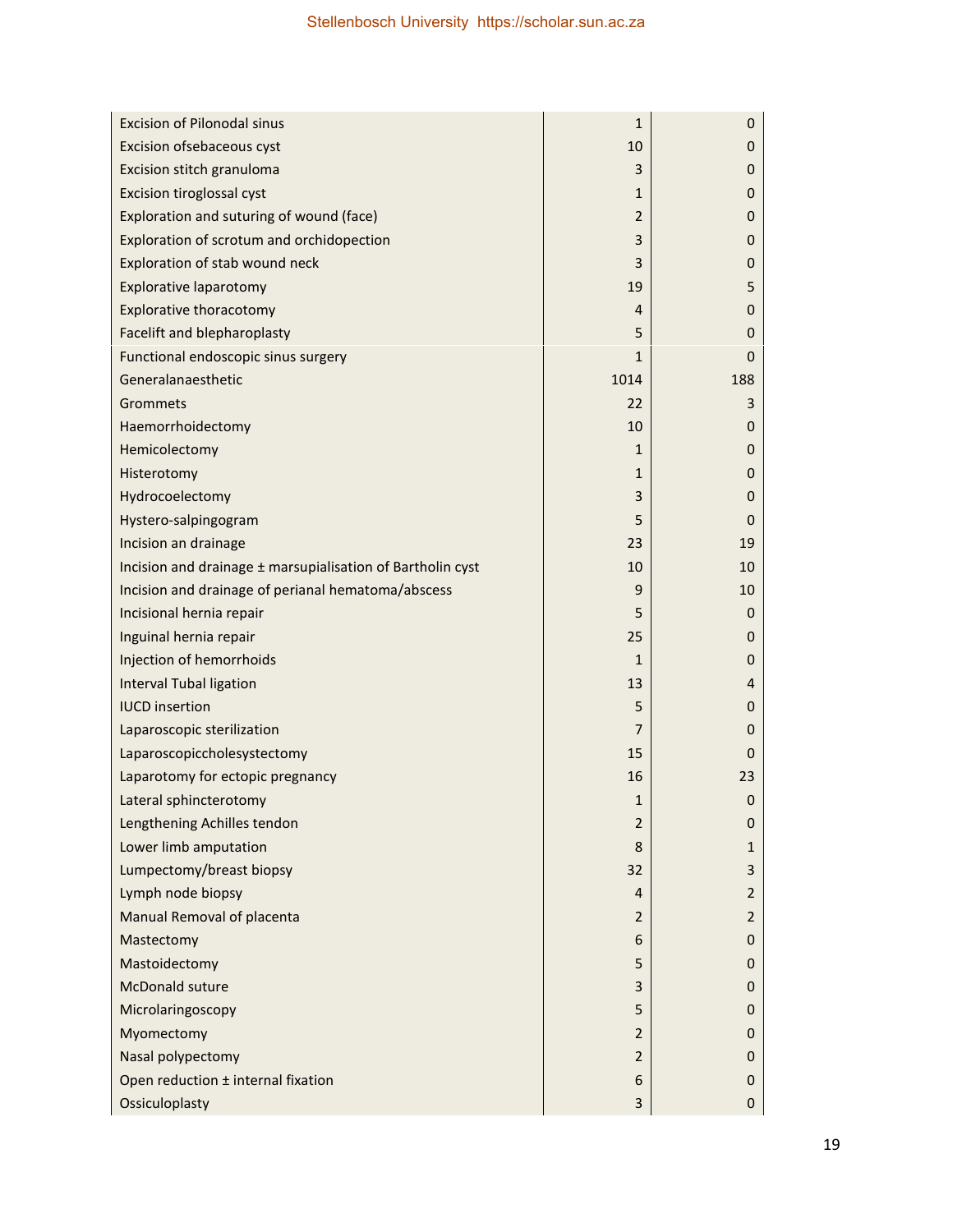| Otoplasty                                | 1              | 0              |
|------------------------------------------|----------------|----------------|
| Ovarian cyst excision                    | 4              | 0              |
| Parotidectomy                            | 1              | 0              |
| Penile block                             | 78             | 0              |
| Pericardiocentesis                       | $\mathbf{0}$   | 1              |
| Post Partum tubal ligation               | 115            | 107            |
| Post tonsillectomy bleed                 | $\mathbf 1$    | 0              |
| <b>Procedural sedation</b>               | 64             | 23             |
| Prostate biopsy                          | 7              | 6              |
| Recanulisation of salivary duct          | 1              | 0              |
| Reduction of dislocated shoulder         | $\overline{2}$ | $\overline{2}$ |
| Reduction of prolapsed uterus            | 1              | 1              |
| Release trigger finger                   | 8              | 0              |
| Removal foreign body (ear)               | 3              | 3              |
| Removal foreign body (foot)              | 1              | 0              |
| Removal foreign body (throat)            | 4              | 0              |
| Removal knife blade (thigh/face)         | $\overline{2}$ | 0              |
| Removal of circumcision ring device      | 0              | 1              |
| Removal of extra digit                   | 1              | 0              |
| Removal of Mallencott Inter costal drain | 1              | 0              |
| Removal screws and plates (ortho)        | 5              | 1              |
| Removal toenails                         | 2              | $\overline{2}$ |
| Review of trageostomy                    | 3              | $\mathbf 0$    |
| Secondary suturing of facial nerve       | 1              | 0              |
| Septoplasty                              | 2              | 0              |
| Sigmoidoscopy                            | 4              | 0              |
| <b>Spinal Anesthetic</b>                 | 162            | 128            |
| Split skin graft                         | 6              | 5              |
| Stapedectomy                             | 5              | 0              |
| subtotal hysterectomy                    | 3              | $\mathbf 0$    |
| suprapubiccatheterization                | 0              | $\overline{2}$ |
| Suturing 3rd degree tear                 | 3              | 4              |
| Suturing cervical tear                   | 1              | 0              |
| Suturing of skin wounds (children)       | 3              | 0              |
| Tendon repair                            | 14             | 1              |
| Tension-free vaginal tape                | 6              | 0              |
| Thyroidectomy                            | 1              | 0              |
| Tonsillectomy                            | 67             | 35             |
| Total abdominal hysterectomy             | 17             | 1              |
| Trageostomy                              | $\overline{2}$ | 0              |
| Trendellenburg procedure                 | $\overline{2}$ | 0              |
| Tympanoplasty                            | 10             | 0              |
| Umbilical hernia repair                  | 9              | $\mathbf 0$    |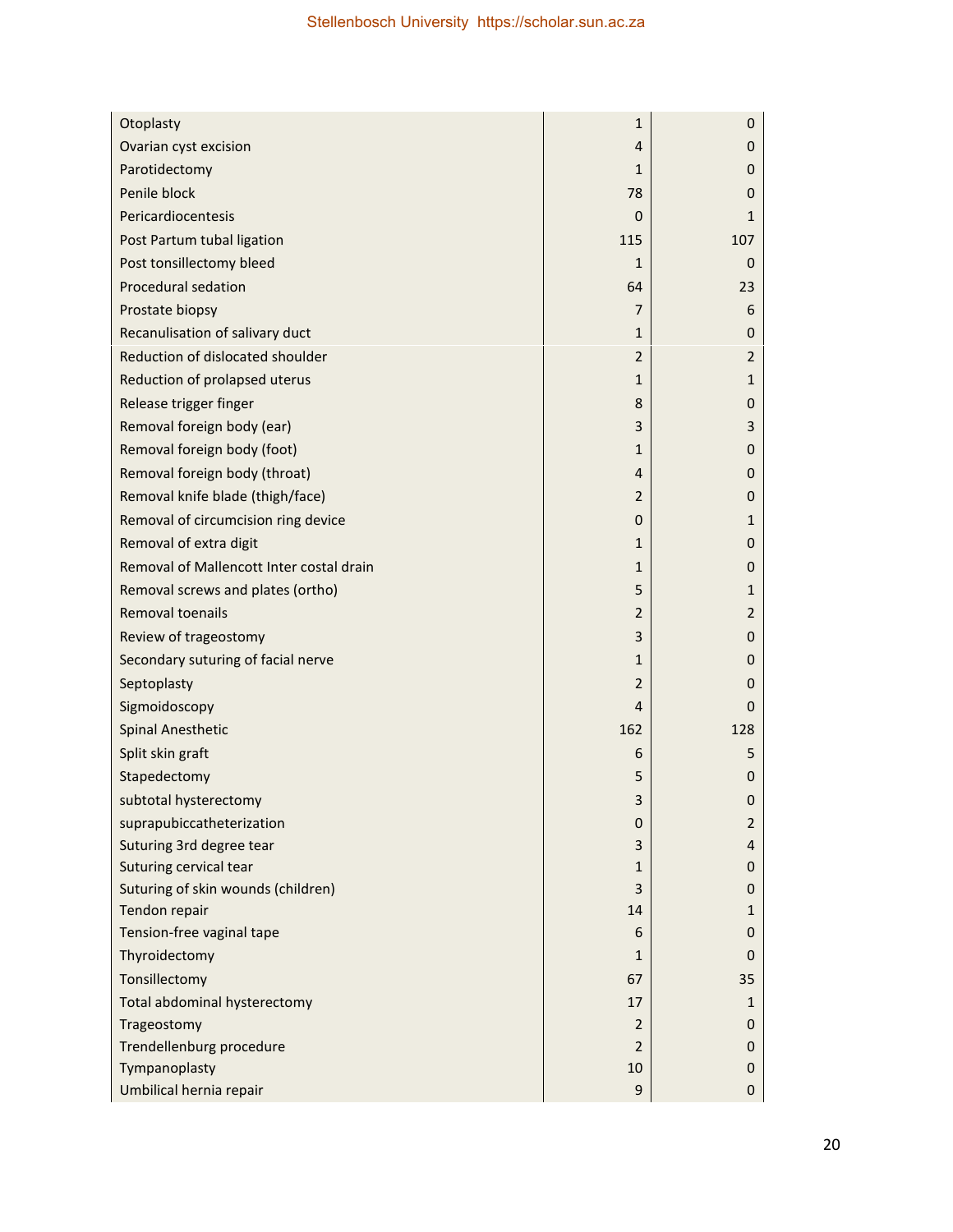| Unknown                   | 0    |     |
|---------------------------|------|-----|
| Vaginal fistula repair    | 1    |     |
| Vaginal hysterectomy      | 7    |     |
| Vaginal polypectomy       | 1    |     |
| Vasectomy                 | 9    |     |
| Washout of open fractures |      |     |
| Total                     | 2828 | 913 |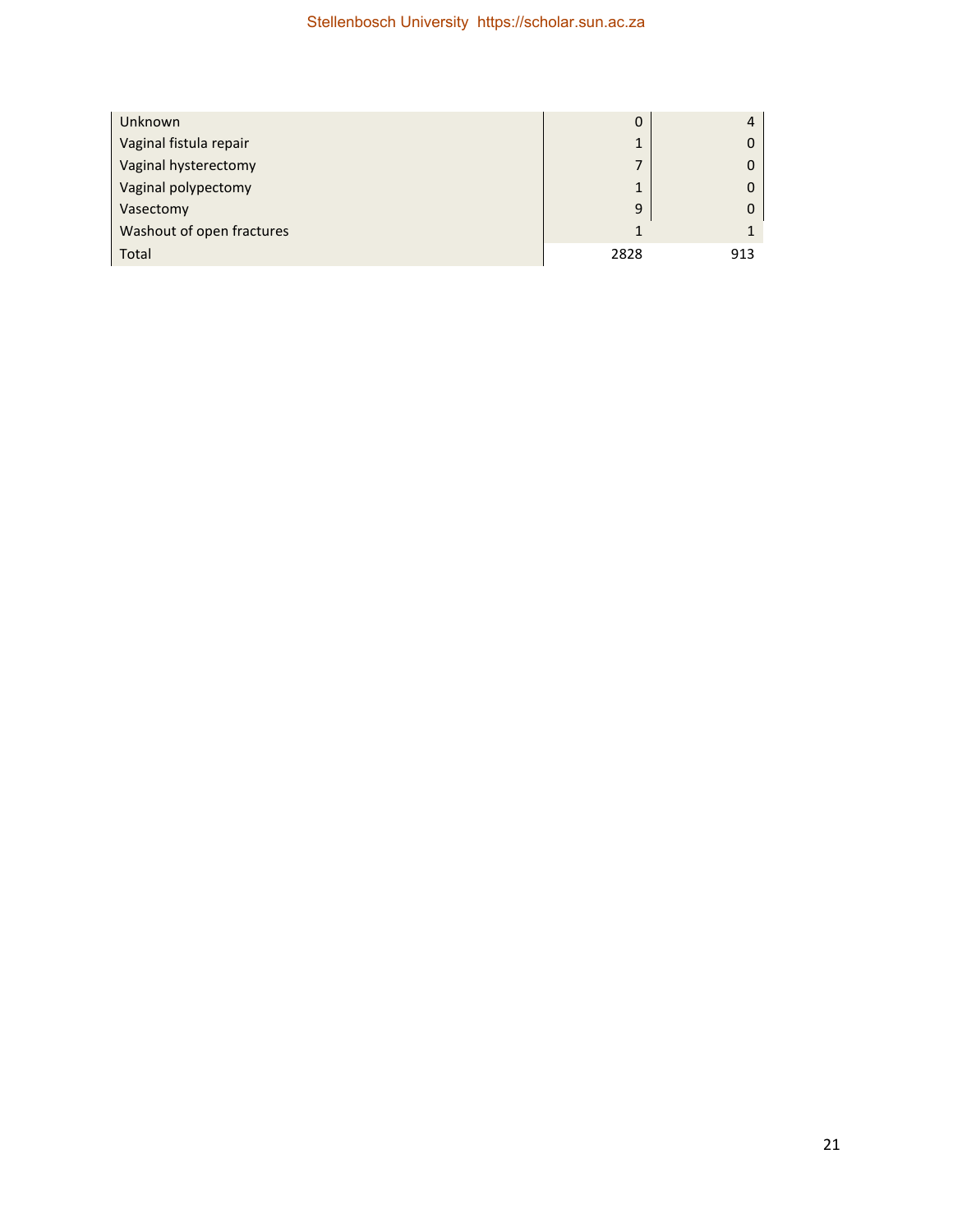# Annexure B

| Core Clinical skills performed in theatre           | More than 20<br>learning | More than 5<br>learning | <b>Insufficient</b><br>learning | <b>Procedures that</b><br>happen inside<br>theatre and |
|-----------------------------------------------------|--------------------------|-------------------------|---------------------------------|--------------------------------------------------------|
| Lymph node excision biopsy                          | opportunities            | opportunities           | opportunities<br>$\overline{4}$ | elsewhere<br>$\ast$                                    |
| Incision and drainage of perianal hematoma          |                          | 9                       |                                 | $\ast$                                                 |
|                                                     |                          |                         | $\overline{0}$                  | $\ast$                                                 |
| Proctoscopy<br>Penile Block                         | 78                       |                         |                                 | $\ast$                                                 |
| Circumcision                                        | 101                      |                         |                                 | $\ast$                                                 |
| Drain a Hydrocoele                                  |                          |                         | $\mathbf{0}$                    | $\ast$                                                 |
| Insert a suprapubic catheter                        |                          |                         | $\overline{2}$                  | $\ast$                                                 |
| Incision and drainage of chalazion                  |                          |                         | 3                               | $\ast$                                                 |
| Suture an eyelid                                    |                          |                         | $\mathbf 0$                     | $\ast$                                                 |
|                                                     |                          |                         | $\overline{3}$                  | $\ast$                                                 |
| Remove foreign body ear<br>Remove foreign body nose |                          |                         | $\mathbf{0}$                    | $\ast$                                                 |
|                                                     |                          |                         | $\overline{0}$                  | $\ast$                                                 |
| Epistaxis (Cautery and packing)                     |                          |                         | $\overline{0}$                  | $\ast$                                                 |
| Drain peritonsillarabscess                          |                          | 10                      |                                 | $\ast$                                                 |
| Excise sebaceous cyst (other lumps/bumps)           |                          | 6                       |                                 | $\ast$                                                 |
| Cryotherapy/Cauterization                           |                          |                         |                                 | $\ast$                                                 |
| Skin biopsy                                         | 29                       |                         |                                 |                                                        |
| Caesarian section                                   | 150                      |                         |                                 |                                                        |
| <b>Evacuation of uterus</b>                         | 58                       |                         |                                 | $\ast$                                                 |
| Manual removal of retained placenta                 |                          |                         | $\overline{2}$                  | $\ast$                                                 |
| Repair of third degree tear                         |                          |                         | 3                               | $\ast$                                                 |
| Intra uterine contraceptive device                  |                          | 5                       |                                 | $\ast$                                                 |
| Dilatation and curettage                            |                          | 6                       |                                 | $\ast$                                                 |
| Drainage Bartholinabscess or cyst                   |                          | 10                      |                                 |                                                        |
| <b>Tubal ligation</b>                               | 128                      |                         |                                 |                                                        |
| Debride wounds or burns                             |                          | 17                      |                                 | $\ast$                                                 |
| Incision and drainage of abscess                    | 23                       |                         |                                 | $\ast$                                                 |
| Closed reduction of fractures                       |                          | 6                       |                                 | $\ast$                                                 |
| Reduce elbow dislocation                            |                          |                         | $\pmb{0}$                       |                                                        |
| Reduce hip dislocation                              |                          |                         | $\pmb{0}$                       | $\ast$                                                 |
| Reduce radial head dislocation                      |                          |                         | $\mathbf{0}$                    | $\ast$                                                 |
| Reduce shoulder dislocation                         |                          |                         | $\overline{2}$                  | $\ast$                                                 |
| Excise a ganglion                                   |                          | 12                      |                                 | $\ast$                                                 |
| <b>Ring block</b>                                   |                          |                         | $\mathbf{0}$                    | $\ast$                                                 |
| Administer Oxygen                                   | 1014                     |                         |                                 | $\ast$                                                 |
| Check Boyle's Machine                               | Not counted              |                         |                                 |                                                        |
| Control airway, mask ventilation                    | 1014                     |                         |                                 | $\ast$                                                 |
| General anesthetic                                  | 1014                     |                         |                                 |                                                        |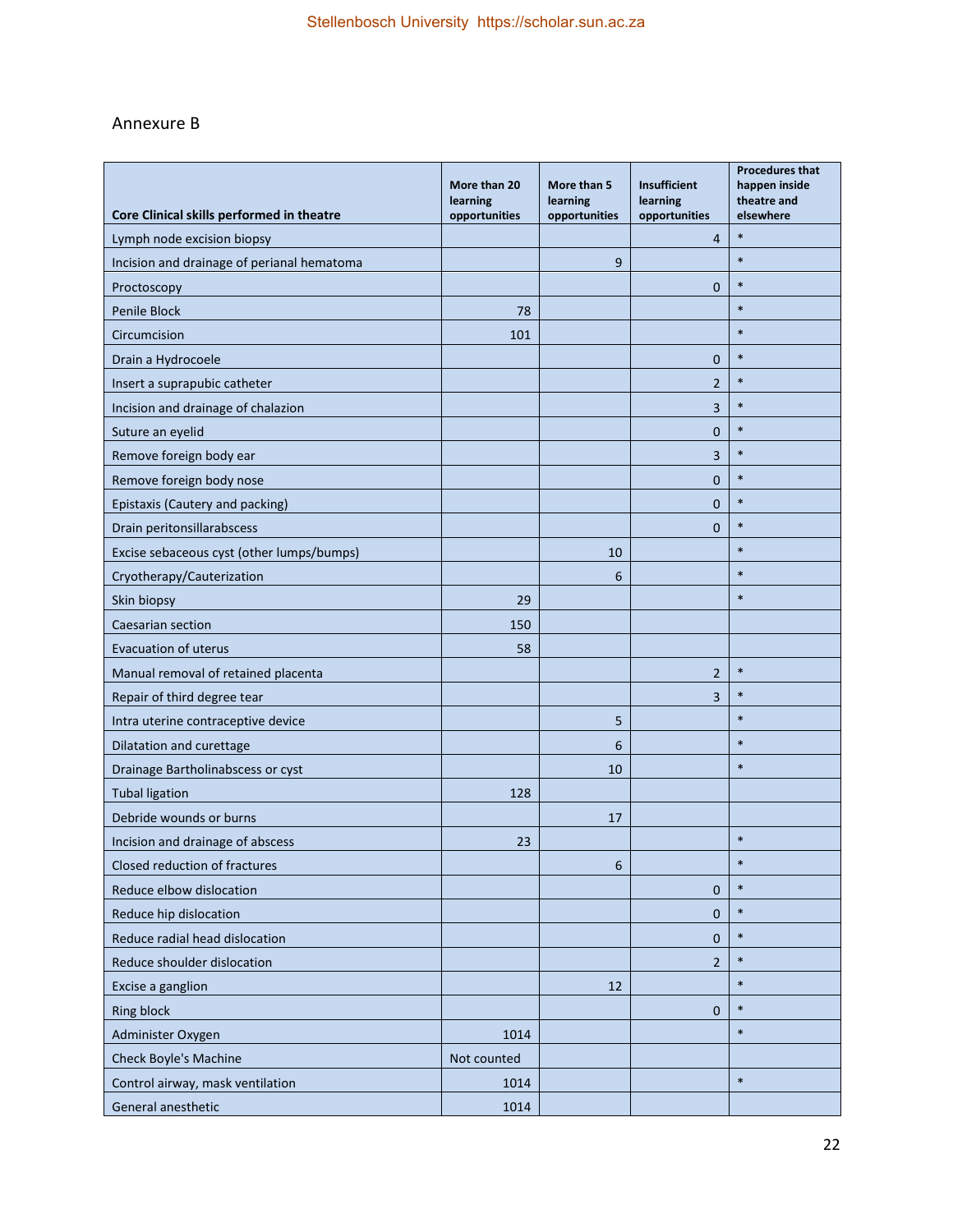| Inhalation induction                               | 134  |  |        |
|----------------------------------------------------|------|--|--------|
| Intravenous induction                              | 880  |  |        |
| Intubation and ventilation of patient <sup>#</sup> | >500 |  | $\ast$ |
| Ketamine anesthesia                                | 64   |  | $\ast$ |
| Monitor Patient during anesthetic                  | 1240 |  |        |
| Recover patient in recovery room                   | 1240 |  |        |
| Reverse muscle relaxation <sup>#</sup>             | >500 |  |        |
| Set airflows- Magills, circle, T-piece             | 1014 |  |        |
| <b>Spinal Anesthetic</b>                           | 162  |  |        |
| Ventilate patient with mask and hand               | 1014 |  | $\ast$ |

# The manner in which the airway was secured or if muscle relaxant was used was not noted for every anaesthetic in the theatre record. Data for this was extrapolated from discussion with the anaesthetist.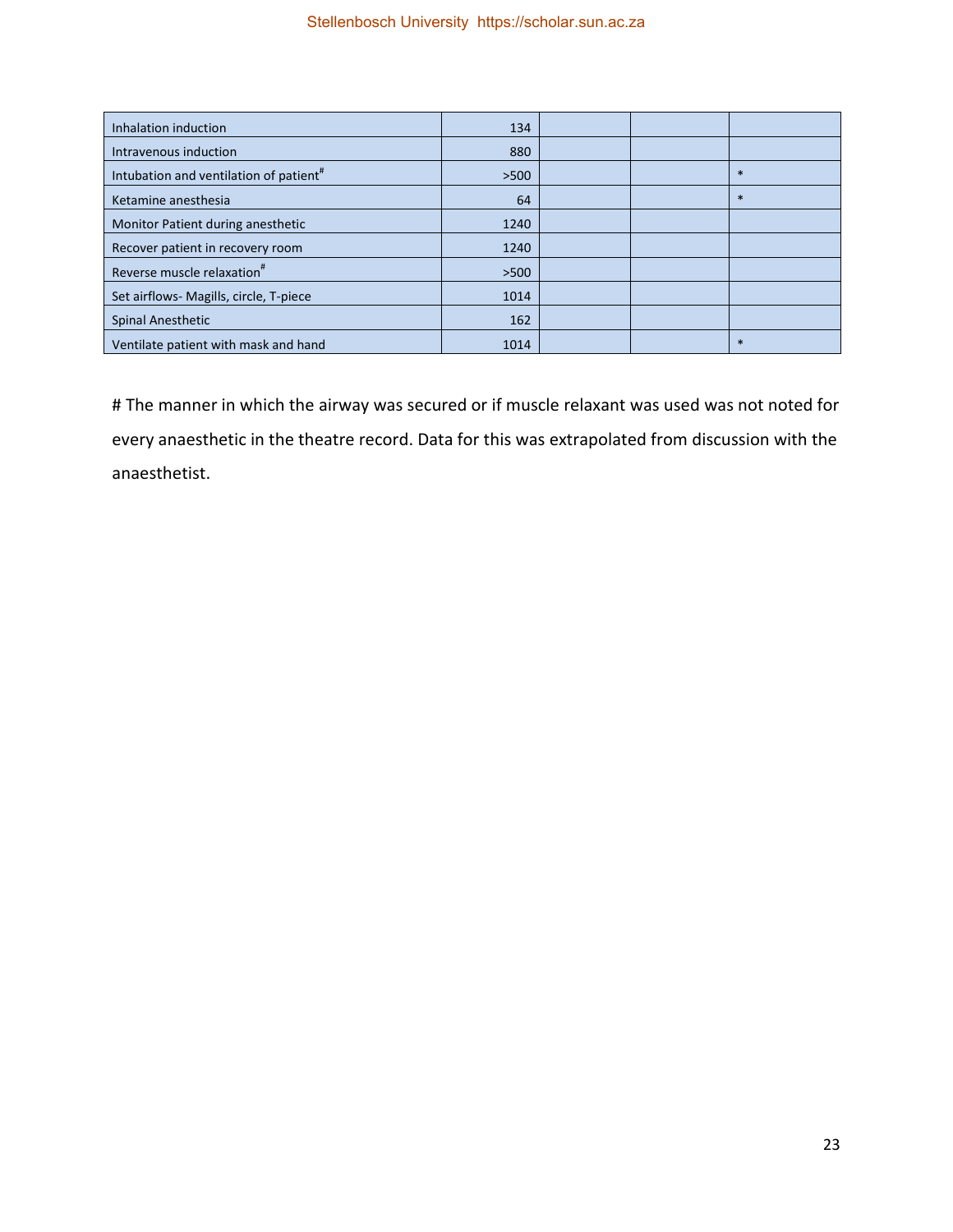# Annexure C

| <b>Supervised skills for theatre</b>             | More than 20<br>learning<br>opportunities | More than 5<br>learning<br>opportunitie<br>$\mathsf{s}$ | Insufficient<br>learning<br>opportunitie<br>s | <b>Procedures that</b><br>happen inside<br>theatre and<br>elsewhere |
|--------------------------------------------------|-------------------------------------------|---------------------------------------------------------|-----------------------------------------------|---------------------------------------------------------------------|
| Appendicectomy                                   | 20                                        |                                                         |                                               |                                                                     |
| <b>Pleural Biopsy</b>                            |                                           |                                                         | $\overline{0}$                                | $\ast$                                                              |
| Hydrocoelectomy                                  |                                           |                                                         | 3                                             |                                                                     |
| Vasectomy                                        |                                           | 9                                                       |                                               | $\ast$                                                              |
| Reduction of nose fracture                       |                                           |                                                         | 0                                             | $\ast$                                                              |
| <b>Inject Keloids</b>                            |                                           |                                                         | 0                                             | $\ast$                                                              |
| Phenol ablation of ingrown toenail               |                                           |                                                         | $\overline{2}$                                | $\ast$                                                              |
| Skin graft                                       |                                           | 6                                                       |                                               |                                                                     |
| Laparotomy for Ectopic pregnancy                 |                                           | 16                                                      |                                               |                                                                     |
| Termination of pregnancy (If no moral objection) | 50                                        |                                                         |                                               | $\ast$                                                              |
| Relieve cardiac tamponade                        |                                           |                                                         | $\mathbf{1}$                                  | $\ast$                                                              |
| Tracheostomy                                     |                                           |                                                         | $\overline{2}$                                | $\ast$                                                              |
| Amputations - fingers                            |                                           |                                                         | 4                                             |                                                                     |
| Debridement of open fractures                    |                                           |                                                         | $\mathbf{1}$                                  | $\ast$                                                              |
| Fasciotomy                                       |                                           |                                                         | $\Omega$                                      |                                                                     |
| <b>Biers Block</b>                               |                                           |                                                         | 0                                             |                                                                     |
| <b>Brachial block</b>                            |                                           |                                                         | 0                                             |                                                                     |
| Epidural anesthesia                              |                                           |                                                         | 0                                             |                                                                     |